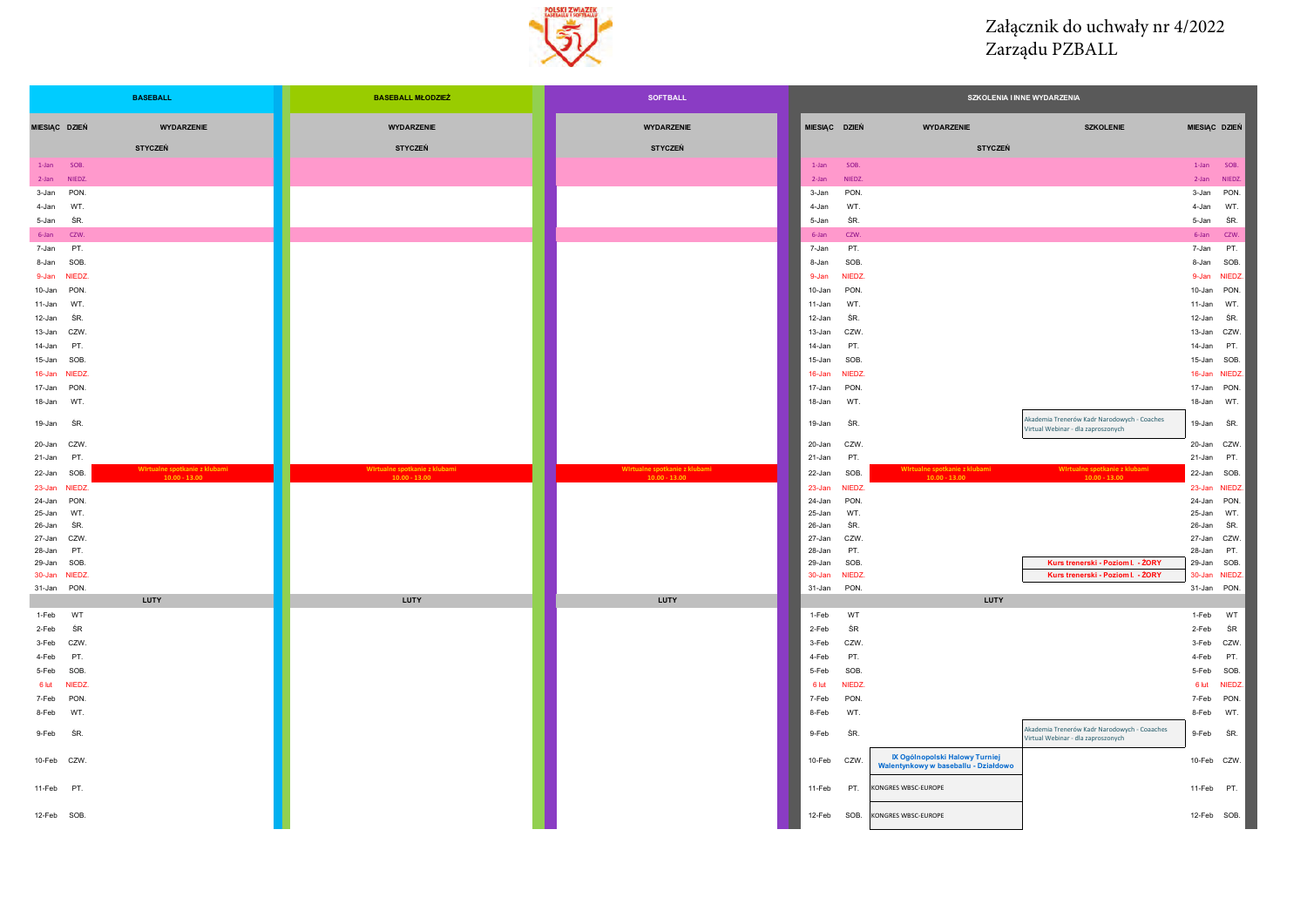|                | 13 lut NIEDZ. |                                                                                          |                                                                                           |                                                                                                   |                |              | 13 lut NIEDZ. KONGRES WBSC-EUROPE           |                                                                                  |             | 13 lut NIEDZ.   |
|----------------|---------------|------------------------------------------------------------------------------------------|-------------------------------------------------------------------------------------------|---------------------------------------------------------------------------------------------------|----------------|--------------|---------------------------------------------|----------------------------------------------------------------------------------|-------------|-----------------|
| 14-Feb         | PON.          |                                                                                          |                                                                                           |                                                                                                   | 14-Feb         | PON.         |                                             |                                                                                  | 14-Feb PON. |                 |
| 15-Feb         | WT.           |                                                                                          |                                                                                           |                                                                                                   | 15-Feb         | WT.          |                                             |                                                                                  | 15-Feb WT.  |                 |
| 16-Feb         | ŚR.           |                                                                                          |                                                                                           |                                                                                                   | 16-Feb         | ŚR.          |                                             |                                                                                  | 16-Feb SR.  |                 |
| 17-Feb         | CZW.          |                                                                                          |                                                                                           |                                                                                                   | 17-Feb         | CZW.         |                                             |                                                                                  | 17-Feb CZW. |                 |
| 18-Feb         | PT.           |                                                                                          |                                                                                           |                                                                                                   | 18-Feb         | PT.          |                                             | <b>Curs trenerski Poziom I. - KUTNO</b>                                          |             | 18-Feb PT.      |
| 19-Feb         | SOB.          |                                                                                          |                                                                                           |                                                                                                   | 19-Feb         | SOB.         |                                             | Kurs trenerski Poziom I. - KUTNO                                                 |             | 19-Feb SOB.     |
| 20 lut         | <b>NIEDZ</b>  |                                                                                          |                                                                                           |                                                                                                   | 20 lut         | <b>NIEDZ</b> |                                             | Curs trenerski Poziom I. - KUTNO                                                 |             | 20 lut NIEDZ.   |
| 21-Feb         | PON.          |                                                                                          |                                                                                           |                                                                                                   | 21-Feb         | PON.         |                                             |                                                                                  | 21-Feb PON. |                 |
| 22-Feb         | WT.           |                                                                                          |                                                                                           |                                                                                                   | 22-Feb         | WT.          |                                             |                                                                                  | 22-Feb WT.  |                 |
| 23-Feb         | ŚR.           |                                                                                          |                                                                                           |                                                                                                   | 23-Feb         | ŚR.          |                                             | Akademia Trenerów Kadr Narodowych - Coaaches<br>Virtual Webinar - z certyfik\tem | 23-Feb SR.  |                 |
| 24-Feb         | CZW.          |                                                                                          |                                                                                           |                                                                                                   | 24-Feb         | CZW.         |                                             |                                                                                  | 24-Feb CZW. |                 |
| 25-Feb         | PT.           |                                                                                          |                                                                                           |                                                                                                   | 25-Feb         | PT.          |                                             |                                                                                  | 25-Feb PT.  |                 |
| 26-Feb         | SOB.          |                                                                                          |                                                                                           |                                                                                                   | 26-Feb         | SOB.         |                                             |                                                                                  | 26-Feb SOB. |                 |
| 27 lut         | NIEDZ.        |                                                                                          |                                                                                           |                                                                                                   | 27 lut         | NIEDZ.       |                                             |                                                                                  |             | 27 lut NIEDZ.   |
| 28-Feb         | PON.          |                                                                                          |                                                                                           |                                                                                                   | 28-Feb         | PON.         |                                             |                                                                                  | 28-Feb PON. |                 |
|                |               | <b>MARZEC</b>                                                                            | <b>MARZEC</b>                                                                             | <b>MARZEC</b>                                                                                     |                |              | <b>MARZEC</b>                               |                                                                                  |             |                 |
| 1-Mar          | WT            |                                                                                          |                                                                                           |                                                                                                   | 1-Mar          | WT           |                                             |                                                                                  | 1-Mar       | WT              |
| 2-Mar<br>3-Mar | ŚR<br>CZW.    |                                                                                          |                                                                                           |                                                                                                   | 2-Mar<br>3-Mar | ŚR<br>CZW.   |                                             |                                                                                  | 2-Mar       | ŚR<br>3-Mar CZW |
|                |               |                                                                                          |                                                                                           |                                                                                                   |                |              |                                             |                                                                                  |             |                 |
| 4-Mar          | PT.           |                                                                                          |                                                                                           | łalowy turniej softballu - Żory                                                                   | 4-Mar          | PT.          | Halowy turniej softballu<br>ORY <sup></sup> | urs sędziowski dla początkujących i<br>encjonowanych- softball i baseball        |             | 4-Mar PT.       |
|                |               |                                                                                          |                                                                                           |                                                                                                   |                |              |                                             | <b>ORY</b>                                                                       |             |                 |
|                |               | KADEMIA KADRY NARODOWEJ - KUTNO                                                          | KADEMIA KADRY NARODOWEJ - U18 - KUTNO                                                     | AKADEMIA KADRY NARODOWEJ - Senior/ U22 - KUTNO                                                    |                |              | Halowy turniej softballu                    | urs sędziowski dla początkujących i                                              |             |                 |
| 5-Mar          | SOB.          | itch/Catcher Camp - National Team                                                        | tch/Catcher Camp - National Team                                                          | itch/Catcher Camp - National Team<br>Halowy turniej softballu - Żory                              | 5-Mar          | SOB.         | <b>70RY</b>                                 | encjonowanych- softball i baseball<br>ORY                                        |             | 5-Mar SOB.      |
|                |               |                                                                                          |                                                                                           |                                                                                                   |                |              |                                             |                                                                                  |             |                 |
| 6-Mar          | <b>NIEDZ</b>  | <b>IKADEMIA KADRY NARODOWEJ - KUTNO</b><br>itch/Catcher Camp - National Team             | KADEMIA KADRY NARODOWEJ - U18 - KUTNO<br>tch/Catcher Camp - National Team                 | AKADEMIA KADRY NARODOWEJ - Senior/ U22 - KUTNO<br>litch/Catcher Camp - National Team              | 6-Mar          | NIEDZ.       | Halowy turniej softballu<br>ŻORY            | urs sędziowski dla początkujących i<br>encjonowanych- softball i baseball        |             | 6-Mar NIEDZ.    |
|                |               |                                                                                          |                                                                                           | Halowy turniej softballu - Żory                                                                   |                |              |                                             | ORY                                                                              |             |                 |
| 7-Mar          | PON.          |                                                                                          |                                                                                           |                                                                                                   | 7-Mar          | PON.         |                                             |                                                                                  |             | 7-Mar PON.      |
| 8-Mar          | WT.           |                                                                                          |                                                                                           |                                                                                                   | 8-Mar          | WT.          |                                             |                                                                                  | 8-Mar WT.   |                 |
|                |               |                                                                                          |                                                                                           |                                                                                                   |                |              |                                             |                                                                                  |             |                 |
| 9-Mar          | ŚR.           |                                                                                          |                                                                                           |                                                                                                   | 9-Mar          | ŚR.          |                                             | Akademia Trenerów Kadr Narodowych - Coaaches<br>/irtual Webinar - z Certyfikatem |             | 9-Mar SR.       |
|                |               |                                                                                          |                                                                                           |                                                                                                   |                |              |                                             |                                                                                  |             |                 |
| 10-Mar         | CZW.          |                                                                                          |                                                                                           |                                                                                                   | 10-Mar         | CZW.         |                                             |                                                                                  |             | 10-Mar CZW.     |
| 11-Mar         | PT.           |                                                                                          |                                                                                           |                                                                                                   | 11-Mar         | PT.          |                                             |                                                                                  | 11-Mar PT.  |                 |
|                |               | KADEMIA KADRY NARODOWEJ - KUTNO                                                          | AKADEMIA KADRY NARODOWEJ U18 - KUTNO                                                      | KADEMIA KADRY NARODOWEJ Senior/ U22 - KUTNO                                                       |                |              |                                             |                                                                                  |             |                 |
|                | 12-Mar SOB.   | ystem Camp, game-play coordination = National Team<br><b>Efense Camp = National Team</b> | stem Camp, game-play coordination = National Team<br>efense Camp = National Team          | ystem Camp, game-play coordination = National Team<br>efense Camp = National Team                 | 12-Mar         | SOB.         |                                             |                                                                                  | 12-Mar SOB. |                 |
|                | 13-Mar NIEDZ. | AKADEMIA KADRY NARODOWEJ - KUTNO<br>System Camp, game-play coordination = National Team  | AKADEMIA KADRY NARODOWEJ U18 - KUTNO<br>stem Camp, game-play coordination = National Team | KADEMIA KADRY NARODOWEJ Senior/ U22 - KUTNO<br>ystem Camp, game-play coordination = National Team | 13-Mar         | NIEDZ.       |                                             |                                                                                  |             | 13-Mar NIEDZ.   |
|                |               | fense Camp = National Team                                                               | efense Camp = National Team                                                               | fense Camp = National Team                                                                        |                |              |                                             |                                                                                  |             |                 |
| 14-Mar         | PON.          |                                                                                          |                                                                                           |                                                                                                   | 14-Mar         | PON.         |                                             |                                                                                  | 14-Mar PON. |                 |
| 15-Mar         | WT.           |                                                                                          |                                                                                           |                                                                                                   | 15-Mar         | WT.          |                                             |                                                                                  | 15-Mar WT.  |                 |
| 16-Mar         | ŚR.           |                                                                                          |                                                                                           |                                                                                                   | 16-Mar         | ŚR.          |                                             |                                                                                  | 16-Mar SR.  |                 |
|                | 17-Mar CZW.   |                                                                                          |                                                                                           |                                                                                                   | 17-Mar         | CZW.         |                                             |                                                                                  | 17-Mar CZW. |                 |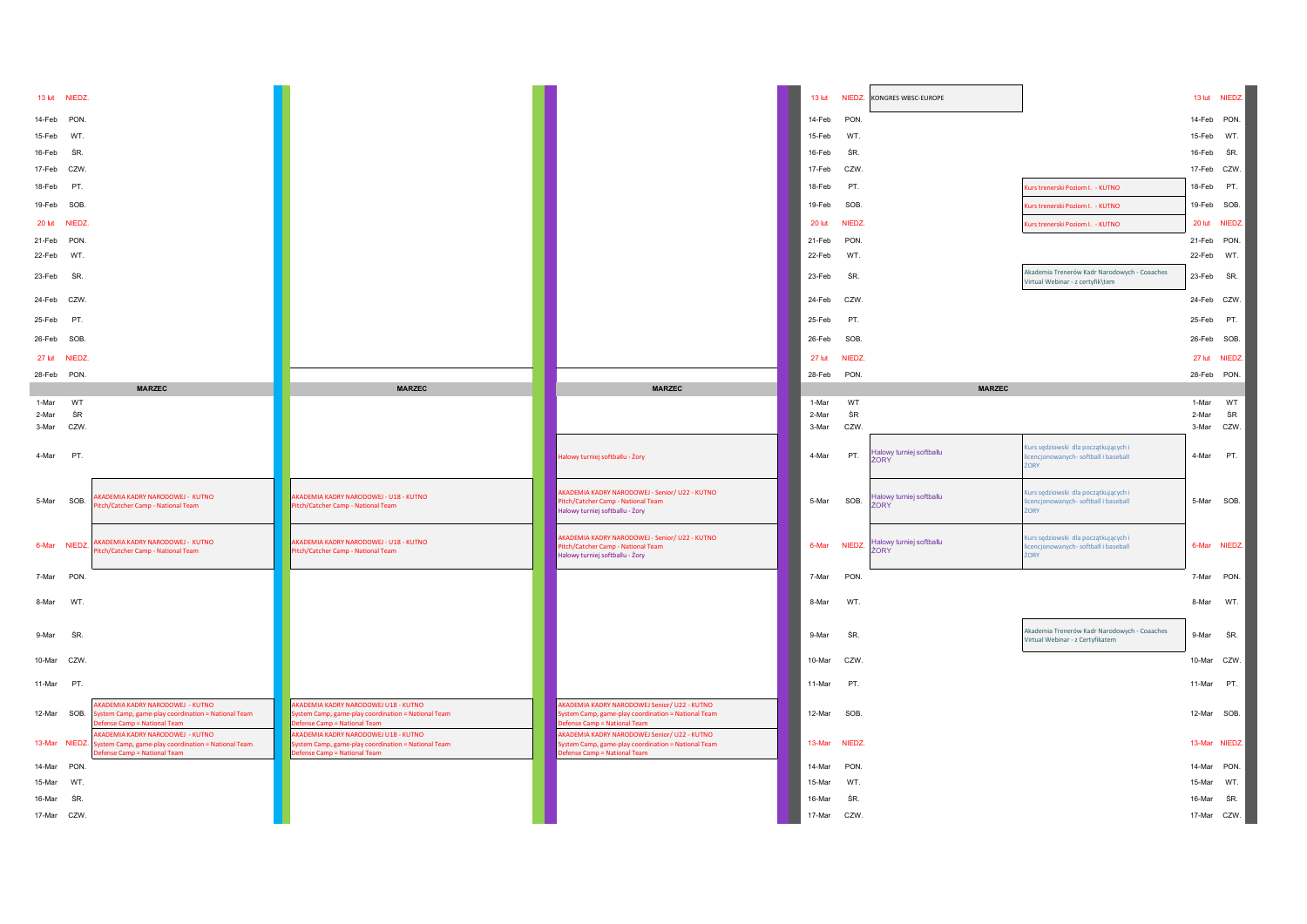| 18-Mar                | PT.            | KADEMIA KADRY NARODOWEJ - Kamień / Rybnik /Żory<br>tch/Catcher Camp - National Team                 | AKADEMIA KADRY NARODOWEJ - U18 - Kamień / Rybnik /Żory<br>itch/Catcher Camp - National Team | KADEMIA KADRY NARODOWEJ - Senior/ U22 - Kamień / Rybnik /Żory<br>litch/Catcher Camp - National Team  | 18-Mar      | PT.           |                                                                                  | Kurs sędziowski dla sędziów licencjonowanych<br>oftball i baseball<br>amień/Rybnik                           | 18-Mar PT.  |               |
|-----------------------|----------------|-----------------------------------------------------------------------------------------------------|---------------------------------------------------------------------------------------------|------------------------------------------------------------------------------------------------------|-------------|---------------|----------------------------------------------------------------------------------|--------------------------------------------------------------------------------------------------------------|-------------|---------------|
| 19-Mar SOB.           |                | (ADEMIA KADRY NARODOWEJ - Kamień / Rybnik /Żory<br>litch/Catcher Camp - National Team               | KADEMIA KADRY NARODOWEJ - U18 - Kamień / Rybnik /Żory<br>ltch/Catcher Camp - National Team  | AKADEMIA KADRY NARODOWEJ - Senior/ U22 - Kamień / Rybnik /Żory<br>Pitch/Catcher Camp - National Team | 19-Mar      | SOB.          |                                                                                  | Kurs sędziowski dla sędziów licencjonowanych -<br>oftball i baseball<br>amień/Rybnik                         | 19-Mar SOB. |               |
| 20-Mar NIEDZ.         |                | KADEMIA KADRY NARODOWEJ - Kamień / Rybnik /Żory<br>itch/Catcher Camp - National Team                | KADEMIA KADRY NARODOWEJ - U18 - Kamień / Rybnik /Żory<br>ltch/Catcher Camp - National Team  | AKADEMIA KADRY NARODOWEJ - Senior/ U22 - Kamień / Rybnik /Żory<br>Pitch/Catcher Camp - National Team |             | 20-Mar NIEDZ. |                                                                                  | Kurs sędziowski dla sędziów licencjonowanych -<br>oftball i baseball<br>amień/Rybnik                         |             | 20-Mar NIEDZ. |
| 21-Mar PON            |                |                                                                                                     |                                                                                             |                                                                                                      | 21-Mar      | PON.          |                                                                                  |                                                                                                              | 21-Mar PON. |               |
| 22-Mar                | WT.            |                                                                                                     |                                                                                             |                                                                                                      | 22-Mar      | WT.           |                                                                                  |                                                                                                              | 22-Mar WT.  |               |
| 23-Mar                | ŚR.            |                                                                                                     |                                                                                             |                                                                                                      | 23-Mar      | ŚR            |                                                                                  | Akademia Trenerów Kadr Narodowych - Coaaches<br>Virtual Webinar - z Certyfikatem                             | 23-Mar SR.  |               |
| 24-Mar CZW            |                | KADRA POLSKI - SPAŁA<br>Badania wydolnościowe SPAŁA                                                 | KADRA POLSKI U18 - SPAŁA<br><b>Badania wydolnościowe SPAŁA</b>                              | KADRA POLSKI SENIOREK/ U22 - Spała<br>Badania wydolnościowe - SPAŁA                                  | 24-Mar      | CZW.          |                                                                                  |                                                                                                              | 24-Mar CZW. |               |
| 25-Mar                | PT.            | KADRA POLSKI SENIORÓW -SPAŁA<br><b>System Camp/game play</b><br><b>Defense Camp = National Team</b> | KADRA POLSKI U18 - SPAŁA                                                                    | <b>KADRA POLSKI SENIOREK/ U22 - Spała</b>                                                            | 25-Mar      | PT.           | <b>HALOWY TURNIEJ O PUCHAR</b><br><b>PREZYDENTA RP - U14</b><br><b>DZIAŁDOWO</b> | Kurs sędziowski dla sędziów kandydatów - softball i<br>aseball - DZIAŁDOWO<br>AKADEMIA TRENERA PZBALL- SPAŁA | 25-Mar PT.  |               |
| 26-Mar SOB.           |                | KADRA POLSKI SENIORÓW -SPAŁA<br>System Camp/game play<br><b>Defense Camp = National Team</b>        | KADRA POLSKI U18 - SPAŁA                                                                    | <b>KADRA POLSKI SENIOREK/ U22 - Spała</b>                                                            | 26-Mar      | SOB.          | <b>HALOWY TURNIEJ O PUCHAR</b><br><b>PREZYDENTA RP - U14</b><br><b>DZIAŁDOWO</b> | Kurs sędziowski dla sędziów kandydatów - softball i<br>aseball - DZIAŁDOWO<br>AKADEMIA TRENERA PZBALL- SPAŁA | 26-Mar SOB. |               |
| 27-Mar NIEDZ.         |                | KADRA POLSKI SENIORÓW -SPAŁA<br><b>System Camp/game play</b><br>Defense Camp = National Team        | (ADRA POLSKI U18 - SPAŁA                                                                    | KADRA POLSKI SENIOREK/ U22 - Spała                                                                   |             | 27-Mar NIEDZ  | <b>HALOWY TURNIEJ O PUCHAR</b><br><b>PREZYDENTA RP - U14</b><br><b>DZIAŁDOWO</b> | Kurs sędziowski dla sędziów kandydatów - softball i<br>aseball - DZIAŁDOWO<br>AKADEMIA TRENERA PZBALL- SPAŁA |             | 27-Mar NIEDZ. |
| 28-Mar PON            |                |                                                                                                     |                                                                                             |                                                                                                      |             |               |                                                                                  |                                                                                                              | 28-Mar PON. |               |
| 29-Mar                | WT.            |                                                                                                     |                                                                                             |                                                                                                      |             |               |                                                                                  |                                                                                                              | 29-Mar      | WT.           |
|                       |                |                                                                                                     |                                                                                             |                                                                                                      |             |               |                                                                                  |                                                                                                              |             |               |
| 30-Mar                | ŚR.            |                                                                                                     |                                                                                             |                                                                                                      | 30-Mar      | ŚR.           |                                                                                  |                                                                                                              | 30-Mar SR.  |               |
| 31-Mar CZW            |                |                                                                                                     |                                                                                             |                                                                                                      | 31-Mar CZW. |               |                                                                                  |                                                                                                              | 31-Mar CZW. |               |
|                       |                | <b>KWIECIEŃ</b>                                                                                     | <b>KWIECIEŃ</b>                                                                             | <b>KWIECIEŃ</b>                                                                                      |             |               | <b>KWIECIEŃ</b>                                                                  |                                                                                                              |             |               |
| 1-Apr                 | PT             | Termin na klubowe mecze towarzyskie                                                                 |                                                                                             |                                                                                                      | 1-Apr       | PT            |                                                                                  |                                                                                                              | 1-Apr       | PT            |
| 2-Apr                 | <b>SO</b>      | WALNY ZJAZD DELGATÓW - Sprawozdawczy i<br><b>Statutowy</b>                                          | WALNY ZJAZD DELGATÓW - Sprawozdawczy i Statutowy<br>(ADRY NARODOWE U12, U15 - Kutno         | WALNY ZJAZD DELGATÓW -<br>Sprawozdawczy i Statutowy                                                  | 2-Apr       | <b>SO</b>     | WALNY ZJAZD DELGATÓW -<br>Sprawozdawczy i Statutowy                              | WALNY ZJAZD DELGATÓW -<br>Sprawozdawczy i Statutowy                                                          | 2-Apr       | SO            |
|                       |                | Termin na klubowe mecze towarzyskie                                                                 | KADRY NARODOWE U12, U15 - Kutno                                                             |                                                                                                      | 3-Apr       | <b>NIEDZ</b>  |                                                                                  |                                                                                                              |             | 3-Apr NIEDZ.  |
| 3-Apr NIEDZ.<br>4-Apr | PON            | Termin na klubowe mecze towarzyskie                                                                 |                                                                                             |                                                                                                      | 4-Apr       | PON.          |                                                                                  |                                                                                                              | 4-Apr       | PON.          |
| 5-Apr                 | WT             |                                                                                                     |                                                                                             |                                                                                                      | 5-Apr       | WT            |                                                                                  |                                                                                                              | 5-Apr       | WT            |
| 6-Apr                 | ŚR             |                                                                                                     |                                                                                             |                                                                                                      | 6-Apr       | ŚR            |                                                                                  | Akademia Trenerów Kadr Narodowych - Coaaches                                                                 | 6-Apr       | ŚR            |
| 7-Apr                 | CZW            |                                                                                                     |                                                                                             |                                                                                                      | 7-Apr       | CZW           |                                                                                  | Virtual Webinar -z Certyfikatem                                                                              | 7-Apr       | CZW           |
| 8-Apr                 | P <sub>1</sub> |                                                                                                     | GRAND PRIX U15 PZBALL / Junior League - Kutno                                               | <b>PLSKI.</b><br>GRAND PRIX U15 PZBALL / Junior League - Kutno<br><b>KADRA NARODOWA U15 - Kutno</b>  | 8-Apr       | PT            |                                                                                  | <b>KURS SEDZIOWKI - otwarty</b><br>baseball/softball                                                         | 8-Apr       | PT            |
| 9-Apr                 | <b>SO</b>      |                                                                                                     | GRAND PRIX U15 PZBALL / Junior League - Kutno                                               | PLSK I.<br>GRAND PRIX U15 PZBALL / Junior League - Kutno<br>KADRA NARODOWA U15 - Kutno               | 9-Apr       | <b>SO</b>     |                                                                                  | <b>KURS SĘDZIOWKI - otwarty</b><br>baseball/softball                                                         | 9-Apr       | SO            |
|                       |                | 10-Apr NIEDZ. EKSTRALIGA BASEBALLU - I. KOLEJKA                                                     | GRAND PRIX U15 PZBALL / Junior League - Kutno                                               | PLSK I.<br>GRAND PRIX U15 PZBALL / Junior League - Kutno<br><b>KADRA NARODOWA U15 - Kutno</b>        | 10-Apr      | NIEDZ.        |                                                                                  | <b>KURS SEDZIOWKI - otwarty</b><br>baseball/softball                                                         |             | 10-Apr NIEDZ. |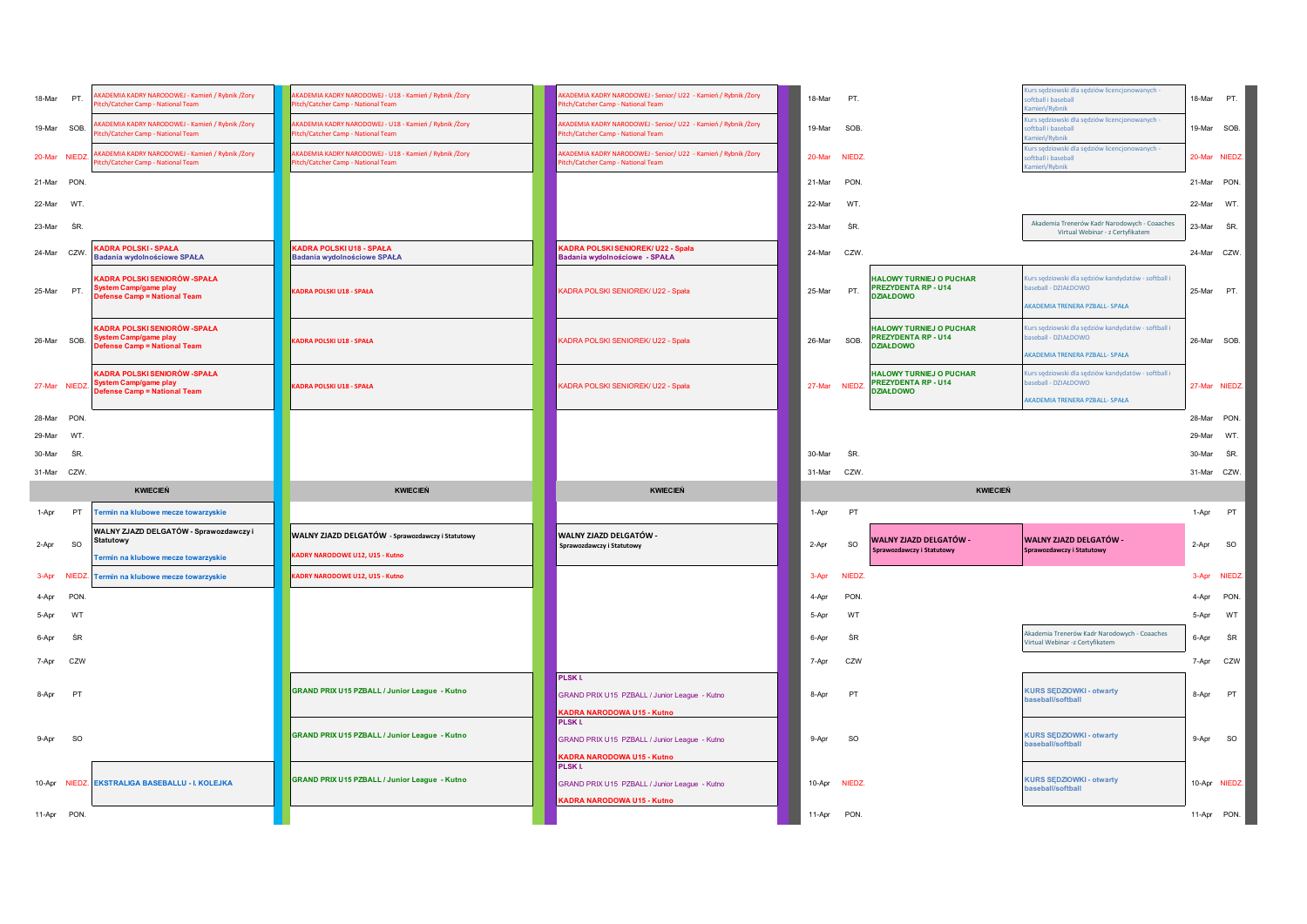| 12-Apr<br>WT                  |                                                                         |                                                                                                                                                                                                                                           |                                                                                                                 | 12-Apr           | WT        |                           |                                                                                    | 12-Apr           | WT        |
|-------------------------------|-------------------------------------------------------------------------|-------------------------------------------------------------------------------------------------------------------------------------------------------------------------------------------------------------------------------------------|-----------------------------------------------------------------------------------------------------------------|------------------|-----------|---------------------------|------------------------------------------------------------------------------------|------------------|-----------|
| 13-Apr<br>ŚF                  |                                                                         |                                                                                                                                                                                                                                           |                                                                                                                 | 13-Apr           | ŚR        |                           |                                                                                    | 13-Apr           | ŚR        |
| CZW<br>14-Apr                 |                                                                         |                                                                                                                                                                                                                                           |                                                                                                                 | 14-Apr           | CZW       |                           |                                                                                    | 14-Apr           | CZW       |
| 15 kwi<br>PT                  |                                                                         |                                                                                                                                                                                                                                           |                                                                                                                 | 15 kwi           | PT        |                           |                                                                                    | 15 kwi           | PT.       |
| SO<br>16-Apr                  | <b>EKSTRALIGA BASEBALLU - II. KOLEJKA</b>                               |                                                                                                                                                                                                                                           |                                                                                                                 | 16-Apr           | SO        |                           |                                                                                    | 16-Apr           | SO        |
| 17 kwi                        | N WIELKANOC                                                             | <b>WIELKANOC</b>                                                                                                                                                                                                                          | <b>WIELKANOC</b>                                                                                                | 17 kwi           |           | N WIELKANOC               | <b>WIELKANOC</b>                                                                   | 17 kwi           | N         |
| 18 kwi                        | PN WIELKANOC                                                            | <b>WIELKANOC</b>                                                                                                                                                                                                                          | <b>WIELKANOC</b>                                                                                                | 18 kwi           | PN        | WIELKANOC                 | <b>WIELKANOC</b>                                                                   | 18 kwi           | PN        |
| 19-Apr<br>WT                  |                                                                         |                                                                                                                                                                                                                                           |                                                                                                                 | 19-Apr           | WT        |                           |                                                                                    | 19-Apr           | WT        |
| ŚR<br>20-Apr                  |                                                                         | <adra -="" narodowa="" pony="" praga<="" td="" u15="" wyjazd=""><td></td><td>20-Apr</td><td>ŚR</td><td></td><td>Akademia Trenerów Kadr Narodowych - Coaaches<br/>Virtual Webinar - dla zaproszonych</td><td>20-Apr</td><td>ŚR</td></adra> |                                                                                                                 | 20-Apr           | ŚR        |                           | Akademia Trenerów Kadr Narodowych - Coaaches<br>Virtual Webinar - dla zaproszonych | 20-Apr           | ŚR        |
| 21-Apr CZW                    |                                                                         | <b>KADRA NARODOWA U15 - Pony/PRAGA</b>                                                                                                                                                                                                    |                                                                                                                 | 21-Apr           | CZW       |                           |                                                                                    | 21-Apr CZW       |           |
| 22-Apr<br>PT                  |                                                                         | Weekend małej Ligi<br>"Nadzieje Olimpijskie - HOME-RUN-POINT" U9/U12 - Kutno<br><b>KADRA NARODOWA U15 - Pony/PRAGA</b>                                                                                                                    | <b>Neekend Malej Ligi</b>                                                                                       | 22-Apr           | PT        | Weekend Małej Ligi        | <b>KURS SEDZIOWKI - otwarty</b><br>baseball/softball                               | 22-Apr PT        |           |
| 23-Apr<br><b>SO</b>           | <b>LIGA - 1. KOLEJKA TURNIEJOWA</b>                                     | Weekend małej Ligi<br>"Nadzieje Olimpijskie - HOME-RUN-POINT" U9/U12 - Kutno<br>KADRA NARODOWA U15 - Pony/PRAGA                                                                                                                           | <b>PLSK II</b><br>Weekend Malej Ligi                                                                            | 23-Apr           | SO        | Weekend Małej Ligi        | <b>KURS SEDZIOWKI - otwarty</b><br>baseball/softball                               | 23-Apr SO        |           |
|                               | 24-Apr NIEDZ. EKSTRALIGA BASEBALLU - III. KOLEJKA                       | Weekend małej Ligi<br>"Nadzieje Olimpijskie - HOME-RUN-POINT" U9/U12 - Kutno<br>KADRA NARODOWA U15 - Pony/PRAGA                                                                                                                           | <b>PLSK II</b><br>Weekend Malej Ligi                                                                            | 24-Apr           |           | NIEDZ. Weekend Małej Ligi | <b>KURS SEDZIOWKI - otwarty</b><br>baseball/softball                               | 24-Apr NIEDZ.    |           |
| <b>PON</b><br>25-Apr          |                                                                         |                                                                                                                                                                                                                                           |                                                                                                                 | 25-Apr           | PON       |                           |                                                                                    | 25-Apr PON.      |           |
| 26-Apr<br>WT                  |                                                                         |                                                                                                                                                                                                                                           |                                                                                                                 | 26-Apr           | WT        |                           |                                                                                    | 26-Apr           | WT        |
| ŚR<br>27-Apr<br>28-Apr<br>CZW |                                                                         |                                                                                                                                                                                                                                           |                                                                                                                 | 27-Apr<br>28-Apr | ŚR<br>CZW |                           |                                                                                    | 27-Apr<br>28-Apr | ŚR<br>CZW |
| 29-Apr<br>PT                  | <b>LIMINACJE PUCHARU POLSKI SENIORÓW</b>                                |                                                                                                                                                                                                                                           | KADRA POLSKI SENIOREK/ U22 - Żory/Ostrawa                                                                       | 29-Apr           | PT        |                           |                                                                                    | 29-Apr           | PT        |
| 30-Apr<br><b>SO</b>           | ELIMINACJE PUCHARU POLSKI SENIORÓW                                      |                                                                                                                                                                                                                                           | KADRA POLSKI SENIOREK/ U22 - Żory/Ostrawa                                                                       | 30-Apr           | SO        |                           | termin rezerwowy dla kadr narodowych                                               | $30-Apr$         | SO        |
|                               | <b>MAJ</b>                                                              | <b>MAJ</b>                                                                                                                                                                                                                                | <b>MAJ</b>                                                                                                      |                  |           | <b>MAJ</b>                |                                                                                    |                  |           |
| 1-May NIEDZ                   | <b>KADRA POLSKI SENIORÓW - Rybnik</b><br><b>Furniej 4 reprezentacje</b> |                                                                                                                                                                                                                                           | KADRA POLSKI SENIOREK/ U22 - Żory/Ostrawa                                                                       | 1-May            | NIEDZ.    |                           | termin rezerwowy dla kadr narodowych                                               | 1-May NIEDZ.     |           |
| 2-May PON.                    | <b>KADRA POLSKI SENIORÓW - Rybnik</b><br>Turniej 4 reprezentacje        |                                                                                                                                                                                                                                           | KADRA POLSKI SENIOREK/ U22 - Żory/Ostrawa                                                                       | 2-May            | PON.      |                           | termin rezerwowy dla kadr narodowych                                               | 2-May PON.       |           |
| WT<br>3-May                   | KADRA POLSKI SENIORÓW - Rybnik<br><b>Turniej 4 reprezentacje</b>        |                                                                                                                                                                                                                                           | KADRA POLSKI SENIOREK/ U22 - Żory/Ostrawa                                                                       | 3-May            | WT        |                           | termin rezerwowy dla kadr narodowych                                               | 3-May            | WT        |
| 4-May<br>ŚR                   |                                                                         | KADRA POLSKI JUNIORÓW U18 - Pony- STUTTGARD/Niemcy                                                                                                                                                                                        |                                                                                                                 | 4-May            | ŚR        |                           |                                                                                    | 4-May            | ŚR        |
| 5-May CZW                     |                                                                         | KADRA POLSKI JUNIORÓW U18 - Pony- STUTTGARD/Niemcy                                                                                                                                                                                        |                                                                                                                 | 5-May            | CZW       |                           |                                                                                    | 5-May CZW        |           |
| PT<br>6-May                   |                                                                         | KADRA POLSKI JUNIORÓW U18 -Pony- STUTTGARD/Niemcy<br>Weeken Małej Ligi<br>Nadzieje Olimpijskie - HOME-RUN-POINT" U9/U12 - Kutno                                                                                                           | <b>Weekend Małej Ligi</b><br>GRAND PRIX U15 PZBALL / Junior League - Kutno<br><b>KADRA NARODOWA U15 - Kutno</b> | 6-May            | PT        | Weekend Małej Ligi        | <b>KURS SEDZIOWKI - otwarty</b><br>baseball/softball                               | 6-May PT         |           |
| <b>SO</b><br>7-May            |                                                                         | KADRA POLSKI JUNIORÓW U18 -Pony- STUTTGARD/Niemcy<br>Weeken Małej Ligi<br>Nadzieje Olimpijskie - HOME-RUN-POINT" U9/U12 - Kutno                                                                                                           | Neekend Małej Ligi<br><b>GRAND PRIX U15 PZBALL / Junior League - Kutno</b><br>KADRA NARODOWA U15 - Kutno        | 7-May            | SO        | Weekend Małej Ligi        | <b>KURS SEDZIOWKI - otwarty</b><br>baseball/softball                               | 7-May            | SO        |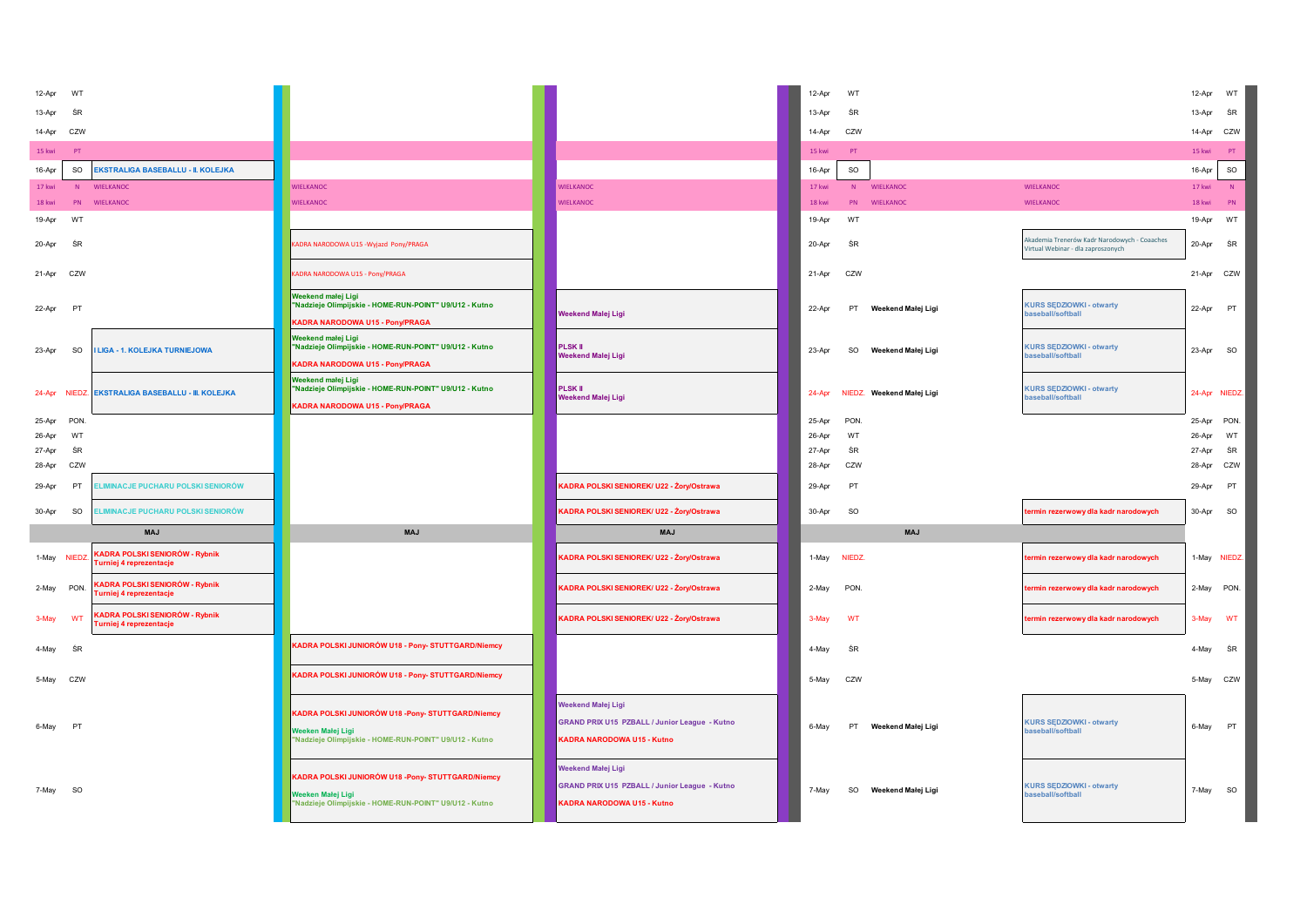|                               | 8-May NIEDZ. EKSTRALIGA BASEBALLU - IV. KOLEJKA | KADRA POLSKI JUNIORÓW U18 -Pony- STUTTGARD/Niemcy<br>Weeken Małej Ligi<br>"Nadzieje Olimpijskie - HOME-RUN-POINT" U9/U12 - Kutno | Weekend Małej Ligi<br><b>GRAND PRIX U15 PZBALL / Junior League - Kutno</b><br>KADRA NARODOWA U15 - Kutno |                  | 8-May NIEDZ. Weekend Małej Ligi                    | <b>KURS SEDZIOWKI - otwarty</b><br>baseball/softball | 8-May NIEDZ.         |    |
|-------------------------------|-------------------------------------------------|----------------------------------------------------------------------------------------------------------------------------------|----------------------------------------------------------------------------------------------------------|------------------|----------------------------------------------------|------------------------------------------------------|----------------------|----|
| 9-May<br>PON.                 |                                                 |                                                                                                                                  |                                                                                                          | 9-May            | PON.                                               |                                                      | 9-May PON.           |    |
| 10-May<br>WT                  |                                                 |                                                                                                                                  |                                                                                                          | 10-May           | WT                                                 |                                                      | 10-May               | WT |
| ŚR<br>11-May                  |                                                 |                                                                                                                                  |                                                                                                          | 11-May           | ŚR                                                 |                                                      | 11-May               | ŚR |
| CZW<br>12-May                 |                                                 |                                                                                                                                  |                                                                                                          | 12-May           | CZW                                                |                                                      | 12-May CZW           |    |
| 13-May<br>PT                  |                                                 | GRAND PRIX U15 PZBALL/ Junior League - Rybnik/Żory<br>"Nadzieje Olimpijskie - HOME-RUN-POINT" U9/U12 - Rybnik/Żory               |                                                                                                          | 13-May           | PT                                                 | <b>KURS SEDZIOWKI - otwarty</b><br>baseball/softball | 13-May               | PT |
| 14-May SO                     |                                                 | GRAND PRIX U15 PZBALL/ Junior League - Rybnik/Żory<br>"Nadzieje Olimpijskie - HOME-RUN-POINT" U9/U12 - Rybnik/Żory               | Mistrzostwa Polski U15                                                                                   | 14-May           | <b>SO</b>                                          | <b>KURS SĘDZIOWKI - otwarty</b><br>baseball/softball | 14-May SO            |    |
|                               | 15-May NIEDZ. EKSTRALIGA BASEBALLU - V. KOLEJKA | GRAND PRIX U15 PZBALL/ Junior League - Rybnik/Żory<br>"Nadzieje Olimpijskie - HOME-RUN-POINT" U9/U12 - Rybnik/Żory               | <b>Mistrzostwa Polski U18</b>                                                                            | 15-May NIEDZ.    |                                                    | <b>KURS SEDZIOWKI - otwarty</b><br>baseball/softball | 15-May NIEDZ.        |    |
| 16-May PON.                   |                                                 |                                                                                                                                  |                                                                                                          | 16-May           | PON.                                               |                                                      | 16-May PON.          |    |
| 17-May<br>WT                  |                                                 |                                                                                                                                  |                                                                                                          | 17-May           | WT                                                 |                                                      | 17-May               | WT |
| 18-May<br>ŚR                  |                                                 |                                                                                                                                  |                                                                                                          | 18-May           | ŚR                                                 |                                                      | 18-May               | ŚR |
| 19-May<br>CZW                 |                                                 |                                                                                                                                  |                                                                                                          | 19-May           | CZW                                                |                                                      | 19-May CZW           |    |
| 20-May<br>PT                  |                                                 |                                                                                                                                  |                                                                                                          | 20-May           | PT                                                 |                                                      | 20-May               | PT |
| 21-May<br><b>SO</b>           | <b>I LIGA - 2. KOLEJKA TURNIEJOWA</b>           | MPU15/OOM - ELIMINACJE Regionalne                                                                                                | <b>PLSK III. - KOLEJKA</b>                                                                               | 21-May           | <b>SO</b>                                          |                                                      | 21-May               | SO |
| 22-May NIEDZ                  | <b>EKSTRALIGA BASEBALLU - VI. KOLEJKA</b>       |                                                                                                                                  | PLSK III. - KOLEJKA                                                                                      | 22-May           | NIEDZ.                                             |                                                      | 22-May NIEDZ.        |    |
| PON.<br>23-May                |                                                 |                                                                                                                                  |                                                                                                          | 23-May           | PON.                                               |                                                      | 23-May PON.          |    |
| 24-May<br>WT                  |                                                 |                                                                                                                                  |                                                                                                          | 24-May           | WT                                                 |                                                      | 24-May               | WT |
| 25-May<br>ŚR<br>26-May<br>CZW |                                                 |                                                                                                                                  |                                                                                                          | 25-May<br>26-May | ŚR<br>CZW                                          |                                                      | 25-May<br>26-May CZW | ŚR |
| 27-May<br>PT                  |                                                 |                                                                                                                                  |                                                                                                          | 27-May           | Mistrzotwa Polski Junior League - ŻORY<br>PT       |                                                      | 27-May               | PT |
| 28-May<br><b>SO</b>           |                                                 |                                                                                                                                  |                                                                                                          | 28-May           | Mistrzotwa Polski Junior League -ŻORY<br><b>SO</b> |                                                      | 28-May SO            |    |
| 29-May NIEDZ.                 | EKSTRALIGA BASEBALLU - VII. KOLEJKA             |                                                                                                                                  |                                                                                                          | 29-May           | Mistrzotwa Polski Junior League - ŻORY<br>NIEDZ.   |                                                      | 29-May NIEDZ.        |    |
| 30-May PON.                   |                                                 |                                                                                                                                  |                                                                                                          | 30-May           | PON.                                               |                                                      | 30-May PON.          |    |
| 31-May WT                     |                                                 |                                                                                                                                  |                                                                                                          | 31-May           | WT                                                 |                                                      | 31-May WT            |    |
|                               | <b>CZERWIEC</b>                                 | <b>CZERWIEC</b>                                                                                                                  | <b>CZERWIEC</b>                                                                                          |                  | <b>CZERWIEC</b>                                    |                                                      |                      |    |
| ŚR<br>1-Jun                   |                                                 |                                                                                                                                  |                                                                                                          | 1-Jun            | ŚR                                                 |                                                      | 1-Jun                | ŚR |
| 2-Jun CZW                     |                                                 |                                                                                                                                  |                                                                                                          | 2-Jun            | CZW                                                |                                                      | 2-Jun CZW            |    |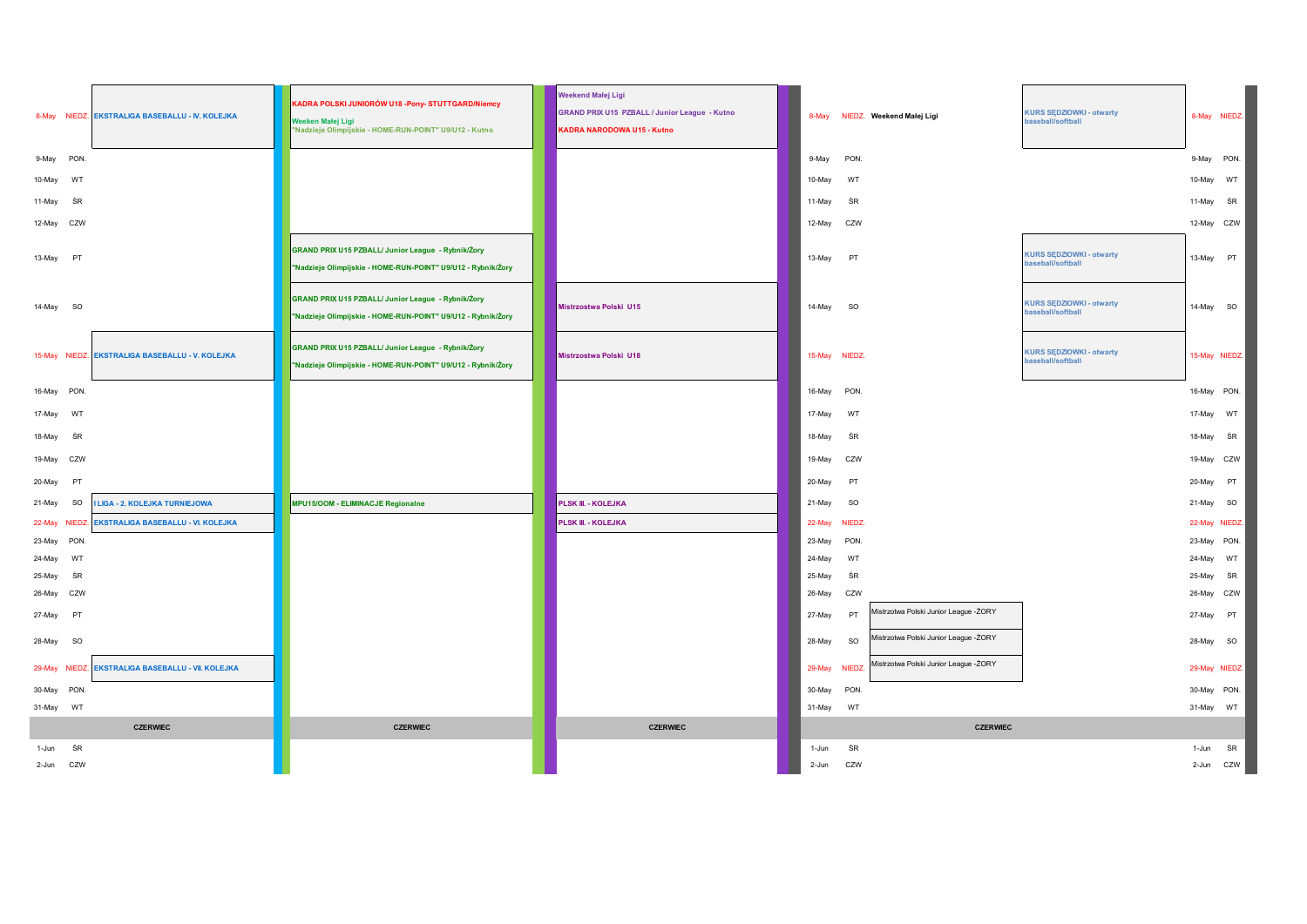| 3-Jun PT                     |                                                                                                                 | GRAND PRIX U15 PZBALL / Junior League - Wrocław/Mie. Górka<br>Weekend małei Ligi<br>"Nadzieje Olimpijskie - HOME-RUN-POINT" U9 - KUTNO | <b>GRAND PRIX U15 PZBALL/ Junior League - WROCŁAW</b><br><b>Weekend Małej Ligi</b><br><b>KADRA NARODOWA U15</b> | 3-Jun            | PT            | FINAŁ LITTLE LEAGUE- Kutno<br>Weekend Małej Ligi | <b>KURS SEDZIOWKI - otwarty</b><br>baseball/softball | 3-Jun                  | <b>PT</b>     |
|------------------------------|-----------------------------------------------------------------------------------------------------------------|----------------------------------------------------------------------------------------------------------------------------------------|-----------------------------------------------------------------------------------------------------------------|------------------|---------------|--------------------------------------------------|------------------------------------------------------|------------------------|---------------|
| <b>SO</b><br>4-Jun           |                                                                                                                 | GRAND PRIX U15 PZBALL / Junior League - Wrocław/Mie. Górka<br>Weekend małej Ligi<br>"Nadzieje Olimpijskie - HOME-RUN-POINT" U9 - KUTNO | <b>GRAND PRIX U15 PZBALL/ Junior League - WROCŁAW</b><br><b>Weekend Małej Ligi</b><br><b>KADRA NARODOWA U15</b> | 4-Jun            | SO            | FINAŁ LITTLE LEAGUE- Kutno<br>Weekend Małej Ligi | <b>KURS SEDZIOWKI - otwarty</b><br>baseball/softball | 4-Jun                  | <b>SO</b>     |
| 5-Jun NIEDZ.                 | <b>EKSTRALIGA BASEBALLU - VIII. KOLEJKA</b><br><b>Klubowy Puchar Europy- Kutno</b><br><b>MKS STAL BIS KUTNO</b> | GRAND PRIX U15 PZBALL / Junior League - Wrocław/Mie. Górka<br>Weekend małej Ligi<br>"Nadzieje Olimpijskie - HOME-RUN-POINT" U9 - KUTNO | <b>GRAND PRIX U15 PZBALL/ Junior League - WROCŁAW</b><br><b>Weekend Małej Ligi</b><br>KADRA NARODOWA U15        | 5-Jun            | <b>NIEDZ</b>  | FINAŁ LITTLE LEAGUE- Kutno<br>Weekend Małej Ligi | <b>KURS SEDZIOWKI - otwarty</b><br>baseball/softball |                        | 5-Jun NIEDZ.  |
| 6-Jun PON.                   | <b>Klubowy Puchar Europy- Kutno</b><br><b><i>IKS STAL BIS KUTNO</i></b>                                         |                                                                                                                                        |                                                                                                                 | 6-Jun            | PON.          |                                                  |                                                      |                        | 6-Jun PON.    |
| WT<br>7-Jun                  | Jubowy Puchar Europy- Kutno<br><b>MKS STAL BIS KUTNO</b>                                                        |                                                                                                                                        |                                                                                                                 | 7-Jun            | WT            |                                                  |                                                      | 7-Jun                  | WT            |
| ŚR<br>8-Jun                  | lubowy Puchar Europy- Kutno<br><b>IKS STAL BIS KUTNO</b>                                                        |                                                                                                                                        |                                                                                                                 | 8-Jun            | ŚR            |                                                  |                                                      | 8-Jun                  | ŚR            |
| 9-Jun CZW                    | lubowy Puchar Europy- Kutno<br><b><i>IKS STAL BIS KUTNO</i></b>                                                 |                                                                                                                                        |                                                                                                                 | 9-Jun            | CZW           |                                                  |                                                      | 9-Jun                  | CZW           |
| 10-Jun PT                    | <b>Klubowy Puchar Europy- Kutno</b><br><b>MKS STAL BIS KUTNO</b><br>Jubowy Puchar Europy- Kutno                 |                                                                                                                                        |                                                                                                                 | 10-Jun           | PT            |                                                  |                                                      | 10-Jun                 | PT            |
| 11-Jun<br>SO                 | <b><i>IKS STAL BIS KUTNO</i></b>                                                                                | <b>MPU15/OOM - FINAL B</b>                                                                                                             | Puchar Polski Softballu                                                                                         | 11-Jun           | <b>SO</b>     |                                                  |                                                      | 11-Jun                 | <b>SO</b>     |
|                              | 12-Jun NIEDZ. EKSTRALIGA BASEBALLU - IX. KOLEJKA                                                                |                                                                                                                                        | Puchar Polski Softballu                                                                                         | $12 - Jun$       | <b>NIEDZ</b>  |                                                  |                                                      |                        | 12-Jun NIEDZ. |
| 13-Jun PON                   |                                                                                                                 |                                                                                                                                        |                                                                                                                 | 13-Jun           | PON.          |                                                  |                                                      | 13-Jun PON.            |               |
| 14-Jun<br>WT<br>15-Jun<br>ŚR |                                                                                                                 |                                                                                                                                        |                                                                                                                 | 14-Jun<br>15-Jun | WT<br>ŚR      |                                                  |                                                      | 14-Jun WT<br>15-Jun SR |               |
| 16 cze                       | CZW BOZE CIALO                                                                                                  | MISTRZOSTWA POLSKI U 18                                                                                                                | <b>KADRA POLSKI SENIOREK/ U22 -WROCŁAW</b>                                                                      | 16 cze           |               | CZW BOZE CIALO                                   | <b>BO ZE CIALO</b>                                   |                        | 16 cze CZW    |
| 17-Jun PT                    |                                                                                                                 | <b>MISTRZOSTWA POLSKI U 18</b>                                                                                                         | <b>KADRA POLSKI SENIOREK/ U22 - WROCŁAW</b>                                                                     | 17-Jun           | PT            |                                                  |                                                      | 17-Jun PT              |               |
| 18-Jun SO                    |                                                                                                                 | MISTRZOSTWA POLSKI U 18<br><b>MMM U12</b>                                                                                              | <b>KADRA POLSKI SENIOREK/ U22 -WROCŁAW</b>                                                                      | 18-Jun           | <b>SO</b>     |                                                  |                                                      | 18-Jun SO              |               |
| 19-Jun NIEDZ                 | <b>EKSTRALIGA BASEBALLU - X. KOLEJKA</b>                                                                        | <b>MMM U12</b>                                                                                                                         | <b>KADRA POLSKI SENIOREK/ U22 -WROCŁAW</b>                                                                      | 19-Jun           | NIEDZ.        |                                                  |                                                      |                        | 19-Jun NIEDZ. |
| 20-Jun PON.                  | Klubowy Puchar Europy- SOFIA/Bułgaria<br><b>KS Barons Wrocław</b>                                               |                                                                                                                                        |                                                                                                                 | 20-Jun           | PON.          |                                                  |                                                      | 20-Jun PON.            |               |
| 21-Jun<br>WT                 | Klubowy Puchar Europy- SOFIA/Bułgaria<br><b>KS Barons Wrocław</b>                                               |                                                                                                                                        |                                                                                                                 | 21-Jun           | WT            |                                                  |                                                      | 21-Jun                 | WT            |
| 22-Jun ŚR                    | Klubowy Puchar Europy- SOFIA/Bułgaria<br><b>KS Barons Wrocław</b>                                               |                                                                                                                                        |                                                                                                                 | 22-Jun           | ŚR            |                                                  |                                                      | 22-Jun ŚR              |               |
| 23-Jun CZW                   | Klubowy Puchar Europy- SOFIA/Bułgaria<br>S Barons Wrocław                                                       |                                                                                                                                        | KADRA POLSKI U22 - Żory                                                                                         | 23-Jun           | CZW           |                                                  |                                                      | 23-Jun CZW             |               |
| 24-Jun PT                    | Klubowy Puchar Europy- SOFIA/Bułgaria<br><b>S Barons Wrocław</b>                                                | FINAL MP U15 / OOM                                                                                                                     | KADRA POLSKI U22 - Żory                                                                                         | 24-Jun           | PT            |                                                  |                                                      | 24-Jun PT              |               |
| 25-Jun SO                    | Klubowy Puchar Europy- SOFIA/Bułgaria<br><b>S Barons Wrocław</b><br><b>LIGA - 3. KOLEJKA TURNIEJOWA</b>         | FINAŁ MP U15 / OOM                                                                                                                     | <b>KADRA POLSKI U22 - Żory</b>                                                                                  | 25-Jun           | <b>SO</b>     |                                                  |                                                      | 25-Jun                 | <b>SO</b>     |
|                              | 26-Jun NIEDZ. EKSTRALIGA BASEBALLU - TERMIN REZERWOWY                                                           | FINAŁ MP U15 / OOM                                                                                                                     | VII U-22 Women's European Championship<br><b>Kunowice/Czechy - wyjazd</b>                                       |                  | 26-Jun NIEDZ. |                                                  |                                                      |                        | 26-Jun NIEDZ. |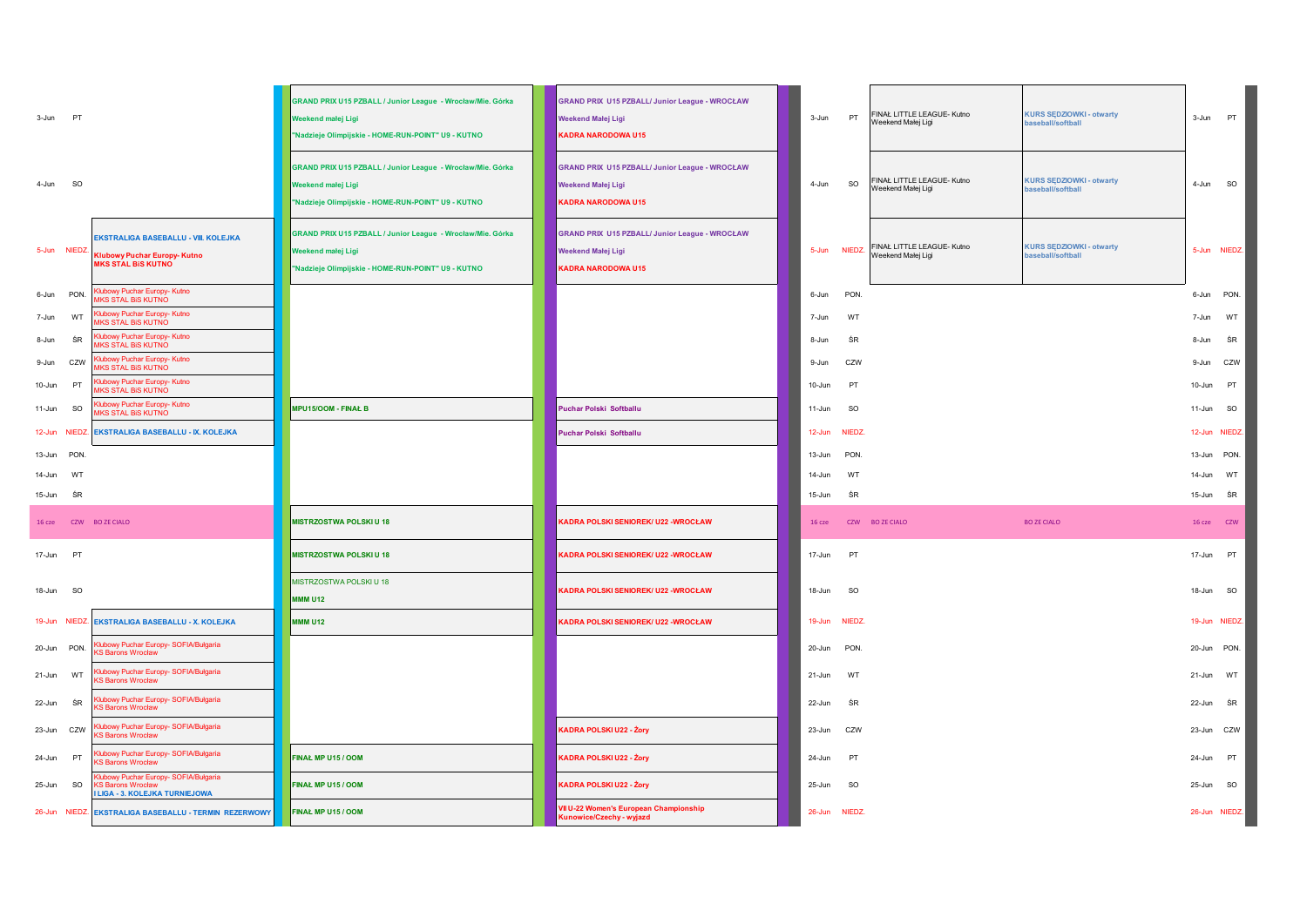| 27-Jun PON. |                                                                |                                                                      | Il U-22 Women's European Championship<br>unowice/Czechy          | 27-Jun     | PON.      | <b>Junior League LLB</b>                                                                            | 27-Jun<br>PON.      |  |
|-------------|----------------------------------------------------------------|----------------------------------------------------------------------|------------------------------------------------------------------|------------|-----------|-----------------------------------------------------------------------------------------------------|---------------------|--|
| 28-Jun      | WT                                                             |                                                                      | VII U-22 Women's European Championship<br>Kunowice/Czechy        | 28-Jun     | WT        | Junior League LLB                                                                                   | 28-Jun WT           |  |
| 29-Jun      | ŚR                                                             |                                                                      | VII U-22 Women's European Championship<br><b>Cunowice/Czechy</b> | 29-Jun     | ŚR        | <b>Junior League LLB</b>                                                                            | ŚR<br>29-Jun        |  |
|             |                                                                | <b>KADRA POLSKI U18</b>                                              | VII U-22 Women's European Championship                           | 30-Jun     |           |                                                                                                     | 30-Jun CZW          |  |
| 30-Jun CZW  |                                                                | KADRA POLSKI U12 - ŻORY                                              | <b>Cunowice/Czechy</b>                                           |            | CZW       | <b>Junior League LLB</b>                                                                            |                     |  |
|             | <b>LIPIEC</b>                                                  | <b>LIPIEC</b>                                                        |                                                                  |            |           | <b>LIPIEC</b>                                                                                       |                     |  |
| 1 lip       | PT                                                             | <b>KADRA POLSKI U18</b><br>KADRA POLSKI U12 - ŻORY/RYBNIK            | VII U-22 Women's European Championship<br><b>Kunowice/Czechy</b> | 1 lip      | PT        | Junior League LLB                                                                                   | PT<br>1 lip         |  |
| 2 lip       | <b>SO</b>                                                      | KADRA POLSKI U18 - WYJAZD- SZWECJA<br>KADRA POLSKI U12 - ŻORY/RYBNIK | /Il U-22 Women's European Championship<br><b>Cunowice/Czechy</b> | 2 lip      | SO        | <b>Junior League LLB</b>                                                                            | SO<br>2 lip         |  |
| 3-Jul       | <b>NIEDZ</b><br><b>EKSTRALIGA BASEBALLU - TERMIN REZERWOWY</b> | KADRA POLSKI U18 = SZWECJA<br>KADRA POLSKI U12 - ŻORY/RYBNIK         |                                                                  | 3-Jul      |           | NIEDZ. Junior League LLB                                                                            | 3-Jul NIEDZ.        |  |
| 4 lip       | Koniec rundy zasadniczej<br><b>PON</b>                         | QUALIFIERS EC U 18 - SZWECJA<br>QUALIFIERS EC U12 - WYJAZD - AUSTRIA |                                                                  | 4 lip      | PON.      |                                                                                                     | PON.<br>4 lip       |  |
| 5 lip       | WT                                                             | QUALIFIERS EC U 18 - SZWECJA<br>QUALIFIERS EC U12 - AUSTRIA          |                                                                  | 5 lip      | WT        |                                                                                                     | 5 lip<br>WT         |  |
| 6 lip       | ŚR                                                             | QUALIFIERS EC U 18 - SZWECJA<br>QUALIFIERS EC U12 - AUSTRIA          |                                                                  | 6 lip      | ŚR        |                                                                                                     | ŚR<br>6 lip         |  |
| 7 lip       | ADRA POLSKI SENIORÓW - Rybnik/Kamień<br>CZW                    | QUALIFIERS EC U 18 - SZWECJA<br>QUALIFIERS EC U12 - AUSTRIA          |                                                                  | 7 lip      | CZW       |                                                                                                     | 7 lip<br>CZW        |  |
| 8 lip       | PT<br>ADRA POLSKI SENIORÓW - Rybnik/Kamień                     | QUALIFIERS EC U 18 - SZWECJA<br>QUALIFIERS EC U12 - AUSTRIA          |                                                                  | 8 lip      | PT        |                                                                                                     | PT<br>8 lip         |  |
| 9 lip       | SO<br>ADRA POLSKI SENIORÓW - Rybnik/Kamień                     | QUALIFIERS EC U 18 - SZWECJA<br>QUALIFIERS EC U12 - AUSTRIA          |                                                                  | 9 lip      | <b>SO</b> | <b>UCHAR POLSKI W SLOWPITCHU</b><br><b>ROCŁAW</b>                                                   | <b>SO</b><br>9 lip  |  |
| $10 -$ Jul  | KADRA POLSKI SENIORÓW - Rybnik/Kamień - wyjazd<br><b>NIEDZ</b> | QUALIFIERS EC U 18 - SZWECJA<br>QUALIFIERS EC U12 - AUSTRIA          |                                                                  | $10 -$ Jul | NIEDZ.    | PUCHAR POLSKI W SLOWPITCHU<br><b>ROCŁAW</b>                                                         | 10-Jul NIEDZ.       |  |
| $11$ lip    | PON.<br>QUALIFIERS SENIOR EC - Belgrad/Serbia - wyjazd         |                                                                      |                                                                  | 11 lip     | PON.      | LLB - kwalifikacje                                                                                  | 11 lip PON.         |  |
| 12 lip      | WT<br>QUALIFIERS SENIOR EC - Belgrad/Serbia                    |                                                                      |                                                                  | 12 lip     | WT        | LLB - kwalifikacje                                                                                  | 12 lip<br>WT        |  |
| 13 lip      | ŚR<br>QUALIFIERS SENIOR EC - Belgrad/Serbia                    |                                                                      |                                                                  | 13 lip     | ŚR        | LLB - kwalifikacje<br>I Międzynarodowy Turniej Baseballu o Puchar<br>Grunwaldu U-15 - Działdowo     | ŚR<br>13 lip        |  |
| $14$ lip    | CZW<br>QUALIFIERS SENIOR EC - Belgrad/Serbia                   | KADRA POLSKI U 15 - RYBNIK/KAMIEŃ                                    | KADRA POLSKI U 15 - Przyjazd                                     | 14 lip     |           | LLB - kwalifikacje<br>CZW I Międzynarodowy Turniej Baseballu o Puchar<br>Grunwaldu U-15 - Działdowo | 14 lip CZW          |  |
| 15 lip      | PT<br>QUALIFIERS SENIOR EC - Belgrad/Serbia                    | KADRA POLSKI U 15 - RYBNIK/KAMIEŃ                                    | KADRA POLSKI U 15 -                                              | 15 lip     | PT        | LLB - kwalifikacje<br>I Międzynarodowy Turniej Baseballu o Puchar<br>Grunwaldu U-15 - Działdowo     | 15 lip<br>PT        |  |
| 16 lip      | QUALIFIERS SENIOR EC - Belgrad/Serbia<br>SO                    | KADRA POLSKI U 15 - RYBNIK/KAMIEŃ                                    | KADRA POLSKI U 15 - wyjazd                                       | 16 lip     | <b>SO</b> |                                                                                                     | 16 lip<br><b>SO</b> |  |
| 17-Jul      | QUALIFIERS SENIOR EC - Belgrad/Serbia<br><b>NIEDZ</b>          | KADRA POLSKI U 15 - RYBNIK/KAMIEŃ - wyjazd                           | XI. U-15 Women's EC - Enschede (NED)                             | 17-Jul     |           | NIEDZ. LLB - turniej regionalny                                                                     | 17-Jul NIEDZ.       |  |
| 18 lip      | <b>PON</b>                                                     | QUALIFIERS EC - U15 - WEGRY                                          | XI. U-15 Women's EC - Enschede (NED)                             | 18 lip     | PON.      | LLB - turniej regionalny                                                                            | 18 lip PON.         |  |
| 19 lip      | WT                                                             | QUALIFIERS EC - U15 - WEGRY                                          | XI. U-15 Women's EC - Enschede (NED)                             | 19 lip     | WT        | LLB - turniej regionalny                                                                            | 19 lip<br>WT        |  |
| 20 lip      | ŚR                                                             | QUALIFIERS EC - U15 - WEGRY                                          | XI. U-15 Women's EC - Enschede (NED)                             | 20 lip     | ŚR        | LLB - turniej regionalny                                                                            | 20 lip<br>ŚR        |  |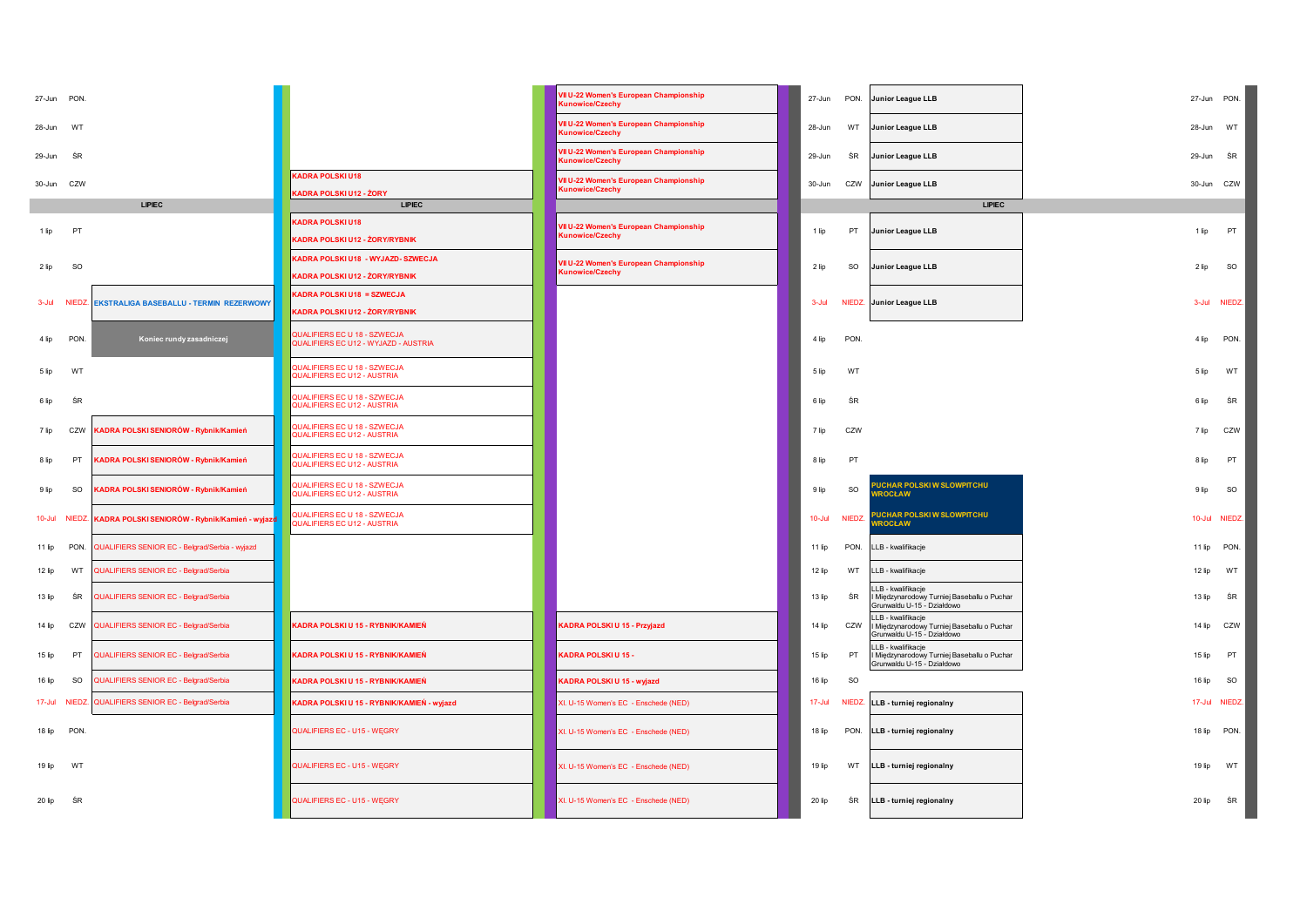| 21 lip CZW                                              | QUALIFIERS EC - U15 - WEGRY                              | XI. U-15 Women's EC - Enschede (NED)<br>KADRA NARODOWA SENIOREK - wyjazd Sant Boi | CZW<br>21 lip<br>LLB - turniej regionalny               | 21 lip CZW            |
|---------------------------------------------------------|----------------------------------------------------------|-----------------------------------------------------------------------------------|---------------------------------------------------------|-----------------------|
| PT<br>22 lip                                            | QUALIFIERS EC - U15 - WEGRY                              | XI. U-15 Women's EC - Enschede (NED)<br>KADRA NARODOWA SENIOREK - wyjazd Sant Boi | 22 lip<br>PT<br>LLB - turniej regionalny                | PT<br>22 lip          |
| SO<br>23 lip                                            | QUALIFIERS EC - U15 - WEGRY                              | XI. U-15 Women's EC - Enschede (NED)<br>KADRA NARODOWA SENIOREK - wyjazd Sant Boi | 23 lip<br>SO<br>LLB - turniej regionalny                | 23 lip<br>SO          |
| 24-Jul NIEDZ.                                           | QUALIFIERS EC - U15 - WĘGRY                              | XXIII. Women's European Championship<br>Sant Boi (ESP)                            | $24 -$ Jul<br>NIEDZ. LLB - turniej regionalny           | 24-Jul NIEDZ          |
| 25 lip<br><b>PON</b>                                    |                                                          | XXIII. Women's European Championship                                              | PON.<br>25 lip                                          | PON.<br>$25$ lip      |
| WT<br>26 lip                                            |                                                          | <b>XXIII. Women's European Championship</b>                                       | 26 lip<br>WT                                            | 26 lip<br>WT          |
| 27 lip<br>ŚR                                            |                                                          | <b>XXIII. Women's European Championship</b>                                       | 27 lip<br>ŚR                                            | ŚR<br>27 lip          |
| 28 lip<br>CZW                                           |                                                          | XXIII. Women's European Championship                                              | CZW<br>28 lip                                           | CZW<br>28 lip         |
| <b>PT</b><br>29 lip                                     | <b>MISTRZOSTWA POLSKI U 23</b>                           | XXIII. Women's European Championship                                              | PT<br>29 lip                                            | <b>PT</b><br>29 lin   |
| <b>SO</b><br>30 lip                                     | <b>MISTRZOSTWA POLSKI U 23</b>                           | XXIII. Women's European Championship                                              | SO<br>30 lip                                            | SO<br>30 lip          |
| 31-Jul NIEDZ.                                           | <b>MISTRZOSTWA POLSKI U 23</b>                           |                                                                                   | 31-Jul NIEDZ.                                           | 31-Jul NIEDZ          |
| <b>SIERPIEŃ</b>                                         | <b>SIERPIEŃ</b>                                          | <b>SIERPIEŃ</b>                                                                   | <b>SIERPIEŃ</b>                                         |                       |
| PON.<br>1 sie                                           |                                                          |                                                                                   | PON.<br>1 sie                                           | PON.<br>1 sie         |
| WT<br>2 sie                                             |                                                          |                                                                                   | WT<br>2 sie                                             | WT<br>2 sie           |
| ŚR<br>3 sie                                             |                                                          |                                                                                   | ŚR<br>3 sie                                             | ŚR<br>3 sie           |
| 4 sie<br>CZW                                            |                                                          |                                                                                   | CZW<br>4 sie                                            | CZW<br>4 sie          |
| PT<br>5 sie                                             | KADRA NARODOWA U23 - KUTNO                               |                                                                                   | PT<br>5 sie                                             | PT<br>5 sie           |
| SO<br>6 sie                                             | KADRA NARODOWA U23 - KUTNO - WYJAZD                      |                                                                                   | <b>IRNIEJ DRUŻYN NOWOPOWSTAŁYCH</b><br>SO<br>6 sie      | SO<br>6 sie           |
| 7-Aug NIEDZ.                                            | KADRA NARODOWA U23 - KUTNO - WYJAZD                      |                                                                                   | NIEDZ.<br>TURNIEJ DRUŻYN NOWOPOWSTAŁYCH<br>7-Aug        | <b>NIEDZ</b><br>7-Aug |
| PON<br>8 sie                                            | U 23 QUALIFIER - UTHENA/LITWA                            |                                                                                   | PON.<br>8 sie                                           | PON.<br>8 sie         |
| WT<br>9 sie                                             | U 23 QUALIFIER - UTHENA/LITWA                            |                                                                                   | WT<br>9 sie                                             | WT<br>9 sie           |
| ŚR<br>10 sie                                            | <b>U 23 QUALIFIER - UTHENA/LITWA</b>                     |                                                                                   | ŚR<br>$10$ sie                                          | ŚR<br>10 sie          |
| CZW<br>11 sie                                           | J 23 QUALIFIER - UTHENA/LITWA                            |                                                                                   | 11 sie<br>CZW<br>/Memoriał Edwarda Piszka - Kutno       | 11 sie<br>CZW         |
| PT<br>12 sie                                            | U 23 QUALIFIER - UTHENA/LITWA                            |                                                                                   | PT<br>/Memoriał Edwarda Piszka - Kutno<br>12 sie        | PT<br>12 sie          |
| <b>SO</b><br>13 sie                                     | U 23 QUALIFIER - UTHENA/LITWA<br>C U18 - CZECHY - WYJAZD |                                                                                   | 13 sie<br><b>SO</b><br>/Memoriał Edwarda Piszka - Kutno | 13 sie<br><b>SO</b>   |
| 14-Aug NIEDZ                                            | U 23 QUALIFIER - UTHENA/LITWA<br>EC U18 - CZECHY         |                                                                                   | NIEDZ.<br>/Memoriał Edwarda Piszka - Kutno<br>14-Aug    | 14-Aug NIEDZ          |
| 15-Aug PON                                              | EC U18 - CZECHY                                          | XVI. Women's European Cup Winners Cup "B"                                         | 15-Aug<br><b>PON</b>                                    | 15-Aug PON.           |
| 16 sie<br>WT                                            | EC U18 - CZECHY                                          | XVI. Women's European Cup Winners Cup "B"                                         | WT<br>16 sie                                            | WT<br>16 sie          |
| ŚR<br>17 sie                                            | EC U18 - CZECHY                                          | XVI. Women's European Cup Winners Cup "B"                                         | ŚR<br>17 sie                                            | ŚR<br>17 sie          |
| 18 sie CZW                                              | EC U18 - CZECHY                                          | XVI. Women's European Cup Winners Cup "B"                                         | CZW<br>18 sie                                           | 18 sie CZW            |
| POŁFINAŁ PUCHARU POLSKI SENIORÓW<br>19 sie<br><b>PT</b> | EC U18 - CZECHY<br>PUCHAR POLSKIU 12                     | XVI. Women's European Cup Winners Cup "B"                                         | PT<br>19 sie                                            | <b>PT</b><br>19 sie   |
|                                                         |                                                          |                                                                                   |                                                         |                       |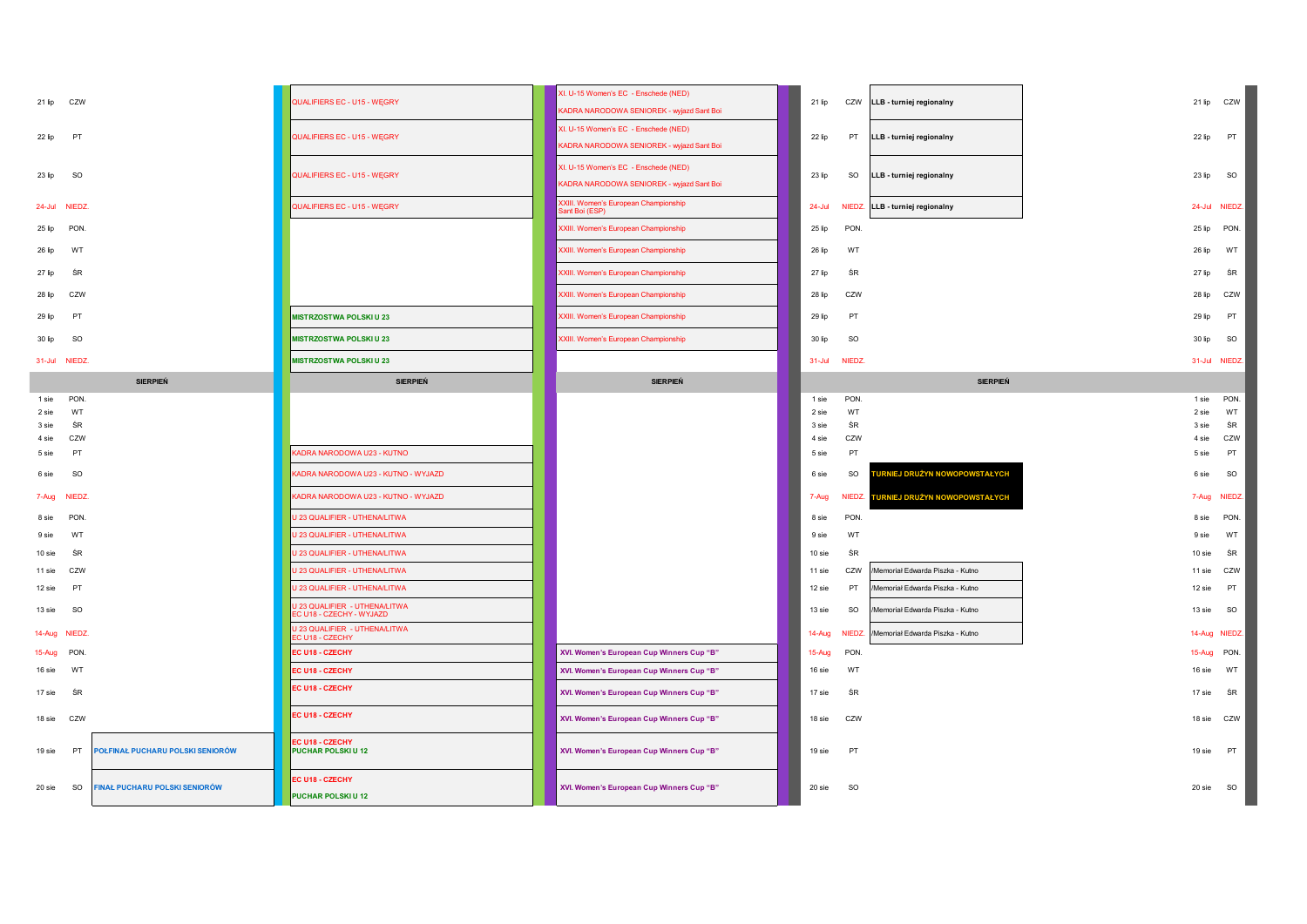|                            |                                       | EC U18 - CZECHY                                                                |                                                    |                          |           |                           |                                 |                |               |
|----------------------------|---------------------------------------|--------------------------------------------------------------------------------|----------------------------------------------------|--------------------------|-----------|---------------------------|---------------------------------|----------------|---------------|
| 21-Aug NIEDZ.              |                                       | PUCHAR POLSKIU 12                                                              |                                                    | 21-Aug                   | NIEDZ.    |                           |                                 |                | 21-Aug NIEDZ. |
| 22 sie PON.                |                                       |                                                                                |                                                    | 22 sie                   | PON.      |                           |                                 |                | 22 sie PON.   |
|                            |                                       |                                                                                |                                                    |                          |           |                           |                                 |                |               |
| 23 sie<br>WT               |                                       |                                                                                |                                                    | 23 sie                   | WT        |                           |                                 | 23 sie         | WT            |
| ŚR<br>24 sie               |                                       |                                                                                |                                                    | 24 sie                   | ŚR        |                           |                                 | 24 sie         | ŚR            |
| CZW<br>25 sie              |                                       |                                                                                |                                                    | 25 sie                   | CZW       |                           |                                 | 25 sie         | CZW           |
| PT<br>26 sie               |                                       |                                                                                |                                                    | 26 sie                   | PT        |                           |                                 | 26 sie         | PT            |
| SO<br>27 sie               | <b>PLAY OFF</b>                       |                                                                                |                                                    | 27 sie                   | SO        |                           |                                 | 27 sie         | SO            |
| 28-Aug NIEDZ               | <b>PLAY OFF</b>                       |                                                                                |                                                    | 28-Aug                   | NIEDZ.    |                           |                                 |                | 28-Aug NIEDZ  |
| 29 sie<br>PON              |                                       |                                                                                |                                                    | 29 sie                   | PON.      |                           |                                 | 29 sie         | PON.          |
| WT<br>30 sie               |                                       |                                                                                |                                                    | 30 sie                   | WT        |                           |                                 | 30 sie         | WT            |
| 31 sie<br>ŚR               |                                       |                                                                                |                                                    | 31 sie                   | ŚR        |                           |                                 | 31 sie         | ŚR            |
|                            | <b>WRZESIEŃ</b>                       | <b>WRZESIEŃ</b>                                                                | <b>WRZESIEŃ</b>                                    |                          |           | <b>WRZESIEŃ</b>           |                                 |                |               |
| CZW<br>1 wrz               |                                       |                                                                                |                                                    | 1 wrz                    | CZW       |                           |                                 | 1 wrz          | CZW           |
| PT<br>2 wrz<br>SO<br>3 wrz | <b>PLAY OFF</b>                       |                                                                                | <b>PLSK IV. - KOLEJKA</b>                          | 2 wrz<br>3 <sub>wz</sub> | PT<br>SO  |                           |                                 | 2 wrz<br>3 wrz | PT<br>SO      |
| NIFD.<br>4-Sep             | <b>PLAY OFF</b>                       |                                                                                | <b>PLSK IV. - KOLEJKA</b>                          | 4-Sep                    | NIEDZ.    |                           |                                 | 4-Sep          | <b>NIEDZ</b>  |
| PON<br>5 wrz               |                                       |                                                                                |                                                    | 5 wrz                    | PON.      |                           |                                 | 5 wrz          | PON.          |
| 6 wrz<br>WT                |                                       |                                                                                |                                                    | 6 wrz                    | WT        |                           |                                 | 6 wrz          | WT            |
| ŚR<br>7 wrz                |                                       |                                                                                |                                                    | 7 wrz                    | ŚR        |                           |                                 | 7 wrz          | ŚR            |
| 8 wrz<br>CZW               |                                       |                                                                                |                                                    | 8 wrz                    | CZW       |                           |                                 | 8 wrz          | CZW           |
| <b>PT</b><br>9 wrz         |                                       | GRAND PRIX U15 PZBALL / Junior League - FINAŁ - Kutno                          | <b>GRAND PRIX U15 PZBALL/ Junior League- Final</b> | 9 wrz                    | PT        | Weekend Małej Ligi        | <b>KURS SEDZIOWKI - otwarty</b> | 9 wrz          | <b>PT</b>     |
|                            |                                       |                                                                                | <b>KADRA NARODOWA U15</b>                          |                          |           |                           | baseball/softball               |                |               |
| 10 wrz<br>so               | <b>PLAY OFF</b>                       | GRAND PRIX U15 PZBALL / Junior League - FINAŁ - Kutno                          | GRAND PRIX U15 PZBALL/ Junior League- Final        | 10 wrz                   | SO        | Weekend Małej Ligi        | <b>KURS SEDZIOWKI - otwarty</b> |                | 10 wrz SO     |
|                            |                                       |                                                                                | <b>KADRA NARODOWA U15</b>                          |                          |           |                           | baseball/softball               |                |               |
|                            |                                       | GRAND PRIX U15 PZBALL / Junior League - FINAŁ - Kutno                          | <b>GRAND PRIX U15 PZBALL/ Junior League- Final</b> |                          |           |                           | <b>KURS SĘDZIOWKI - otwarty</b> |                |               |
| 11-Sep NIEDZ               | <b>I LIGA - 4. KOLEJKA TURNIEJOWA</b> |                                                                                | <b>KADRA NARODOWA U15</b>                          | 11-Sep                   |           | NIEDZ. Weekend Małej Ligi | baseball/softball               |                | 11-Sep NIEDZ. |
| 12 wrz PON.                |                                       |                                                                                |                                                    | 12 wrz                   | PON.      |                           |                                 |                | 12 wrz PON.   |
| 13 wrz<br>WT               |                                       |                                                                                |                                                    | 13 wrz                   | WT        |                           |                                 | 13 wrz         | WT            |
| ŚR<br>14 wrz               |                                       |                                                                                |                                                    | 14 wrz                   | ŚR        |                           |                                 | 14 wrz         | ŚR            |
| 15 wrz<br>CZW              |                                       |                                                                                |                                                    | 15 wrz                   | CZW       |                           |                                 | 15 wrz         | CZW           |
| PT<br>16 wrz               |                                       | PUCHAR POLSKIU 15                                                              |                                                    | 16 wrz                   | PT        |                           |                                 | 16 wrz         | PT            |
| 17 wrz<br>SO               | <b>PLAY OFF</b>                       | <b>PUCHAR POLSKIU15</b>                                                        | <b>PLSK V. - KOLEJKA</b>                           | 17 wrz                   | <b>SO</b> |                           |                                 | 17 wrz         | <b>SO</b>     |
| 18-Sep NIEDZ               | <b>PLAY OFF</b>                       | PUCHAR POLSKIU 15                                                              | PLSK V. - KOLEJKA                                  | 18-Sep                   | NIEDZ.    |                           |                                 |                | 18-Sep NIEDZ. |
| 19 wrz PON.                |                                       |                                                                                |                                                    | 19 wrz                   | PON.      |                           |                                 |                | 19 wrz PON.   |
| 20 wrz<br><b>WT</b>        |                                       |                                                                                |                                                    | <b>20 wrz</b>            | WT        |                           |                                 | 20 wrz         | WT            |
| ŚR<br>21 wrz               |                                       |                                                                                |                                                    | 21 wrz                   | ŚR        |                           |                                 | 21 wrz         | ŚR            |
| 22 wrz CZW                 |                                       |                                                                                |                                                    | 22 wrz                   | CZW       |                           |                                 |                | 22 wrz CZW    |
|                            |                                       |                                                                                |                                                    |                          |           |                           |                                 |                |               |
| 23 wrz PT                  |                                       | Weekend Małej Ligi -<br>"Nadzieje Olimpijskie - HOME-RUN-POINT" U9/U12 - Kutno | Weekend Małej Ligi - Kutno                         | 23 wrz                   | PT        |                           |                                 | 23 wrz PT      |               |
|                            |                                       |                                                                                |                                                    |                          |           |                           |                                 |                |               |
|                            |                                       |                                                                                |                                                    |                          |           |                           |                                 |                |               |
| 24 wrz SO                  | <b>PLAY OFF</b>                       | Weekend Małej Ligi -<br>"Nadzieje Olimpijskie - HOME-RUN-POINT" U9/U12 - Kutno | <b>TERMIN REZERWOWY PLSK</b>                       | 24 wrz SO                |           |                           |                                 | 24 wrz SO      |               |
|                            |                                       |                                                                                | Weekend Małej Ligi - Kutno                         |                          |           |                           |                                 |                |               |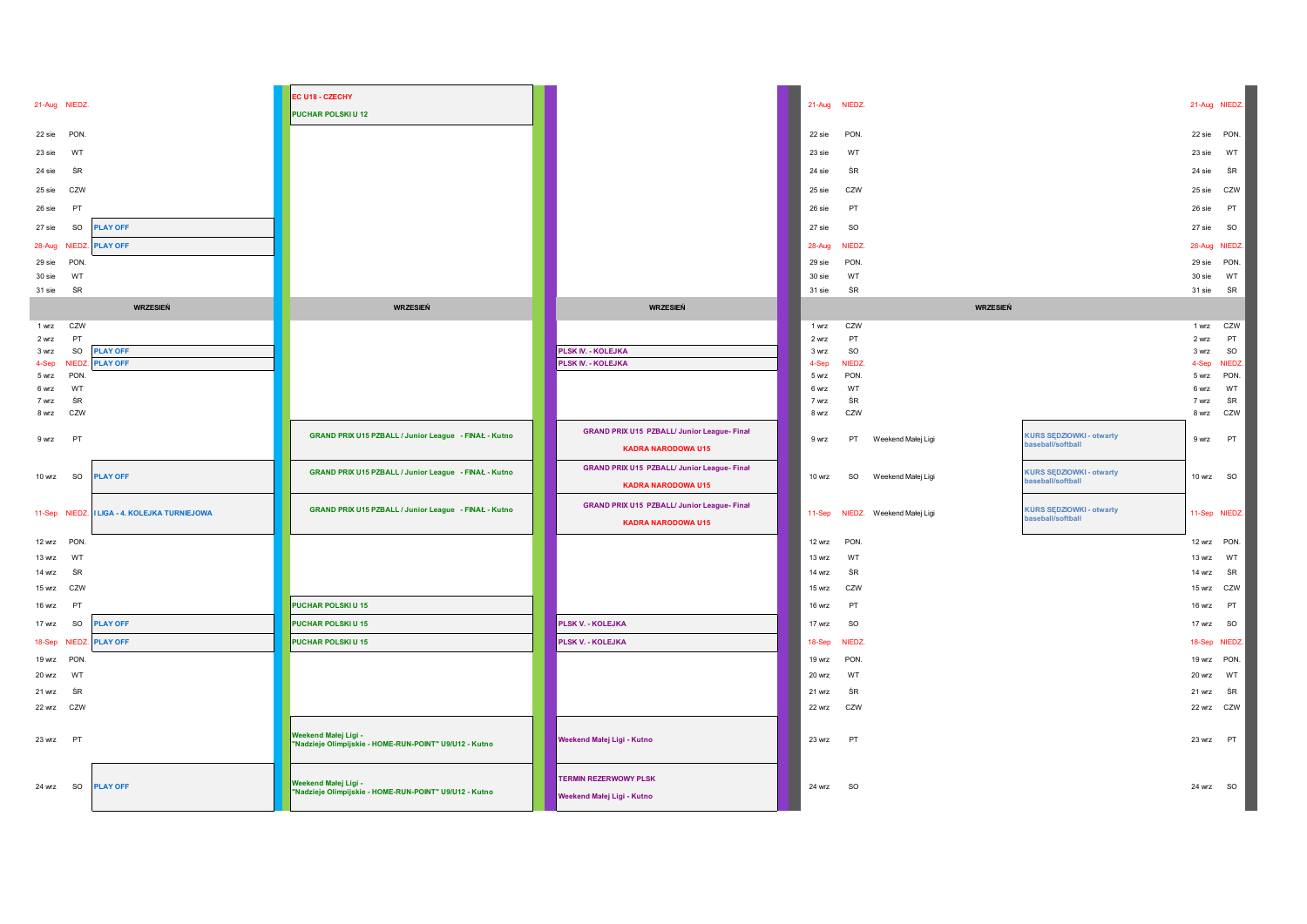| 25-Sep NIEDZ. PLAY OFF     |                                       | Weekend Małej Ligi -<br>"Nadzieje Olimpijskie - HOME-RUN-POINT" U9/U12 - Kutno | <b>TERMIN REZERWOWY PLSK</b> |                  | 25-Sep NIEDZ.   | 25-Sep NIEDZ.          |
|----------------------------|---------------------------------------|--------------------------------------------------------------------------------|------------------------------|------------------|-----------------|------------------------|
| 26 wrz PON.                |                                       |                                                                                |                              | <b>26 wrz</b>    | PON.            | 26 wrz PON.            |
| 27 wrz<br>WT               |                                       |                                                                                |                              | 27 wrz           | WT              | 27 wrz<br>WT           |
| ŚR<br>28 wrz               |                                       |                                                                                |                              | 28 wrz<br>29 wrz | ŚR<br>CZW       | 28 wrz<br>ŚR<br>29 wrz |
| 29 wrz CZW<br>30 wrz<br>PT |                                       | PUCHAR POLSKIU 18                                                              |                              | 30 wrz           | PT              | CZW<br>PT<br>30 wrz    |
|                            | PAŹDZIERNIK                           | PAŹDZIERNIK                                                                    | PAŹDZIERNIK                  |                  | PAŹDZIERNIK     |                        |
| SO<br>1 paź                | <b>PLAY OFF</b>                       | PUCHAR POLSKIU 18                                                              | <b>TERMIN REZERWOWY PLSK</b> | 1 paź            | SO              | <b>SO</b><br>1 paź     |
| 2-Oct NIEDZ.               | <b>I LIGA - 5. KOLEJKA TURNIEJOWA</b> | PUCHAR POLSKIU 18                                                              | <b>TERMIN REZERWOWY PLSK</b> | $2-Ort$          | NIEDZ.          | 2-Oct NIEDZ.           |
| PON.<br>3 paź              |                                       |                                                                                |                              | 3 paź            | PON.            | 3 paź PON.             |
| 4 paź<br>WT                |                                       |                                                                                |                              | 4 paź            | WT              | WT<br>4 paź            |
| 5 paź<br>ŚR                |                                       |                                                                                |                              | 5 paź            | ŚR              | 5 paź<br>ŚR            |
| 6 paź<br>CZW               |                                       |                                                                                |                              | 6 paź            | CZW             | 6 paź<br>CZW           |
| 7 paź<br>P <sub>1</sub>    |                                       | PUCHAR POLSKIU 23                                                              |                              | 7 paź            | PT              | PT<br>7 paź            |
| SO<br>8 paź                |                                       | PUCHAR POLSKIU 23                                                              |                              | 8 paź            | SO              | SO<br>8 paź            |
| 9-Oct NIEDZ.               |                                       | PUCHAR POLSKIU 23                                                              |                              | 9-Oct            | NIEDZ.          | 9-Oct<br>NIEDZ.        |
| 10 paź PON.                |                                       |                                                                                |                              | 10 paź           | PON.            | 10 paź PON.            |
| 11 paź<br>WT               |                                       |                                                                                |                              | 11 paź           | WT              | 11 paź<br>WT           |
| ŚR<br>12 paź               |                                       |                                                                                |                              | 12 paź           | ŚR              | 12 paź<br>ŚR           |
| 13 paź CZW                 |                                       |                                                                                |                              | 13 paź           | CZW             | 13 paź CZW             |
| PT<br>14 paź               |                                       |                                                                                |                              | 14 paź           | PT              | PT<br>14 paź           |
| 15 paź SO                  |                                       |                                                                                |                              | 15 paź           | SO              | SO<br>15 paź           |
| 16-Oct NIEDZ.              |                                       |                                                                                |                              | 16-Oct           | NIEDZ.          | 16-Oct NIEDZ.          |
| 17 paź PON.                |                                       |                                                                                |                              | 17 paź           | PON.            | 17 paź PON.            |
| 18 paź WT                  |                                       |                                                                                |                              | 18 paź           | WT              | 18 paź<br>WT           |
| ŚR<br>19 paź               |                                       |                                                                                |                              | 19 paź           | ŚR              | ŚR<br>19 paź           |
| 20 paź CZW                 |                                       |                                                                                |                              | 20 paź           | CZW             | 20 paź CZW             |
| 21 paź PT                  |                                       |                                                                                |                              | 21 paź           | PT              | PT<br>21 paź           |
| 22 paź SO                  |                                       |                                                                                |                              | 22 paź           | SO              | 22 paź<br><b>SO</b>    |
| 23-Oct NIEDZ.              |                                       |                                                                                |                              | $23-Oct$         | NIEDZ.          | 23-Oct NIEDZ.          |
| 24 paź PON.                |                                       |                                                                                |                              | 24 paź           | PON.            | 24 paź PON.            |
| 25 paź WT                  |                                       |                                                                                |                              | 25 paź           | WT              | WT<br>25 paź           |
| ŚR<br>26 paź               |                                       |                                                                                |                              | 26 paź           | ŚR              | 26 paź<br>ŚR           |
| 27 paź CZW                 |                                       |                                                                                |                              | 27 paź           | CZW             | 27 paź CZW             |
| 28 paź<br><b>PT</b>        |                                       |                                                                                |                              | 28 paź           | PT              | PT<br>28 paź           |
| 29 paź SO                  |                                       |                                                                                |                              | 29 paź           | SO              | 29 paź<br><b>SO</b>    |
| 30-Oct NIEDZ.              |                                       |                                                                                |                              | $30 - Oct$       | NIEDZ.          | 30-Oct NIEDZ.          |
| 31 paź PON.                |                                       |                                                                                |                              |                  | 31 paź PON.     | 31 paź PON.            |
|                            | <b>LISTOPAD</b>                       | <b>LISTOPAD</b>                                                                | <b>LISTOPAD</b>              |                  | <b>LISTOPAD</b> |                        |
| 1-Nov<br>WT                |                                       |                                                                                |                              | 1-Nov            | WT              | WT<br>1-Nov            |
| 2-Nov<br>ŚR                |                                       |                                                                                |                              | 2-Nov            | ŚR              | ŚR<br>2-Nov            |
|                            |                                       |                                                                                |                              |                  |                 |                        |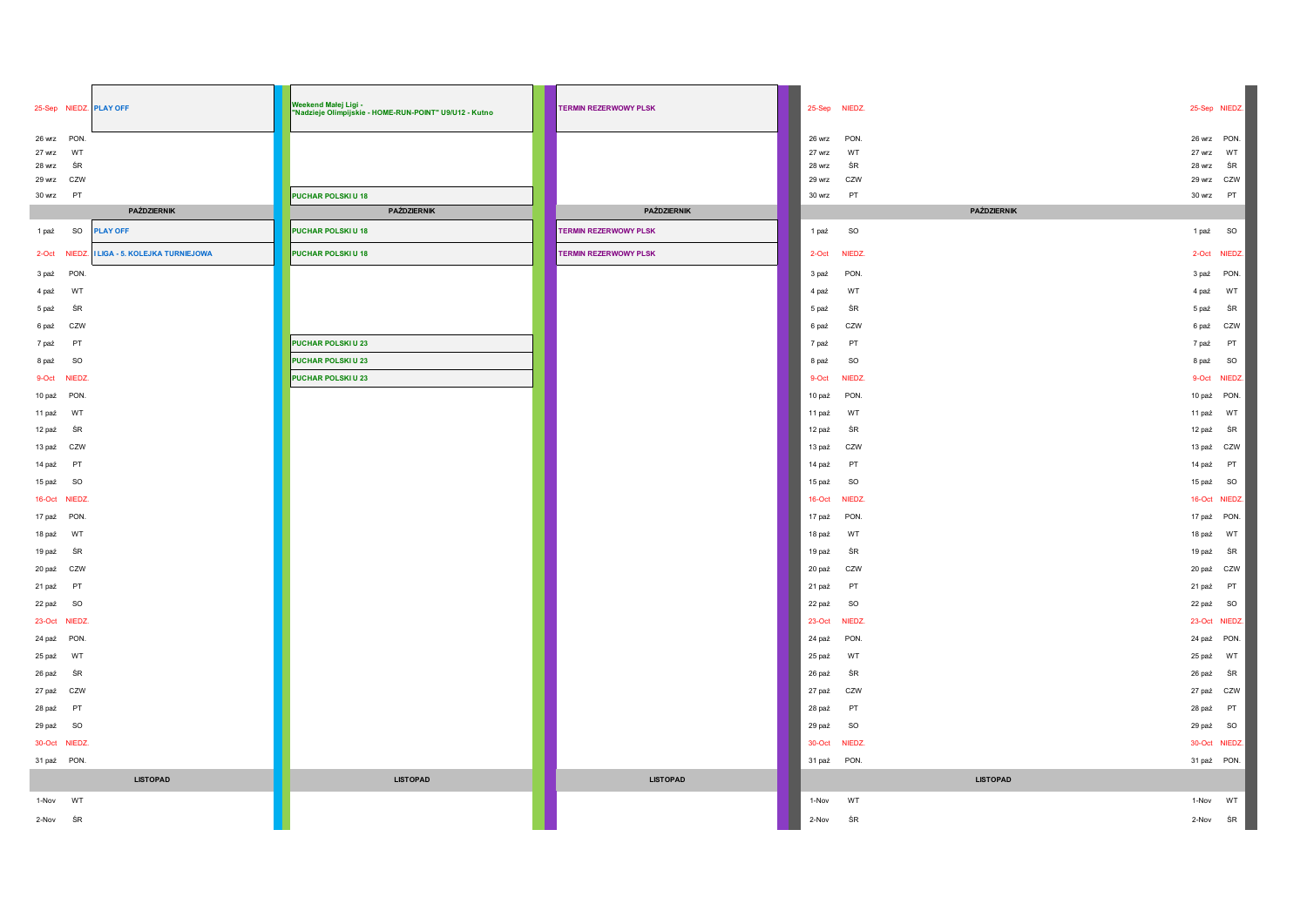| 3-Nov CZW.                    |                                   |                                   |                                   | 3-Nov          | CZW.                 |                                            | 3-Nov          | CZW.                       |
|-------------------------------|-----------------------------------|-----------------------------------|-----------------------------------|----------------|----------------------|--------------------------------------------|----------------|----------------------------|
| PT.<br>4-Nov                  | KADRA POLSKI SENIORÓW - SPAŁA     | KADRA POLSKI U18 - SPAŁA          | KADRA POLSKI SENIORÓW - SPAŁA     | 4-Nov          | PT.                  |                                            | 4-Nov          | PT.                        |
| 5-Nov<br>SOB.                 | KADRA POLSKI SENIORÓW - SPAŁA     | KADRA POLSKI U18 - SPAŁA          | KADRA POLSKI SENIORÓW - SPAŁA     | 5-Nov          | SOB.                 |                                            | 5-Nov          | SOB.                       |
| 6-Nov NIEDZ.                  | KADRA POLSKI SENIORÓW - SPAŁA     | KADRA POLSKI U18 - SPAŁA          | KADRA POLSKI SENIORÓW - SPAŁA     | 6-Nov          | <b>NIEDZ</b>         |                                            |                | 6-Nov NIEDZ.               |
| <b>PON</b><br>7-Nov           |                                   |                                   |                                   | 7-Nov          | PON.                 |                                            | 7-Nov          | PON.                       |
| 8-Nov<br>WT.                  |                                   |                                   |                                   | 8-Nov          | WT.                  |                                            | 8-Nov          | WT.                        |
| ŚR.<br>9-Nov                  |                                   |                                   |                                   | 9-Nov          | ŚR.                  |                                            | 9-Nov          | ŚR.                        |
| 10-Nov CZW.                   |                                   |                                   |                                   | 10-Nov         | CZW.                 |                                            |                | 10-Nov CZW.                |
| 11-Nov<br>PT.                 |                                   | KADRA POLSKI U15                  |                                   | 11-Nov         | PT.                  |                                            | 11-Nov PT.     |                            |
| 12-Nov SOB.                   |                                   | <b>KADRA POLSKI U15</b>           |                                   | 12-Nov         | SOB.                 |                                            | 12-Nov SOB.    |                            |
| 13-Nov NIEDZ.                 |                                   | KADRA POLSKI U15                  |                                   | 13-Nov         | <b>NIEDZ</b>         |                                            |                | 13-Nov NIEDZ.              |
| 14-Nov PON.                   |                                   |                                   |                                   | 14-Nov         | PON.                 |                                            |                | 14-Nov PON.                |
| 15-Nov<br>WT.                 |                                   |                                   |                                   | 15-Nov         | WT.                  |                                            | 15-Nov WT.     |                            |
| 16-Nov<br>ŚR                  |                                   |                                   |                                   | 16-Nov         | ŚR.                  |                                            | 16-Nov SR.     |                            |
| 17-Nov CZW.                   |                                   |                                   |                                   | 17-Nov         | CZW.                 |                                            | 17-Nov CZW.    |                            |
|                               |                                   |                                   |                                   |                |                      |                                            |                |                            |
| 18-Nov<br><b>PT</b>           |                                   | KADRA POLSKI U12                  |                                   | 18-Nov         | PT.                  |                                            | 18-Nov         | PT.                        |
| 19-Nov SOB.                   |                                   | KADRA POLSKI U12                  |                                   | 19-Nov         | SOB.                 |                                            | 19-Nov SOB.    |                            |
| 20-Nov NIEDZ.                 |                                   | KADRA POLSKI U12                  |                                   | 20-Nov         | <b>NIEDZ</b>         |                                            |                | 20-Nov NIEDZ.              |
| 21-Nov PON.                   |                                   |                                   |                                   | 21-Nov         | PON.                 |                                            | 21-Nov PON.    |                            |
| 22-Nov WT.                    |                                   |                                   |                                   | 22-Nov         | WT.                  |                                            | 22-Nov WT.     |                            |
| ŚR.<br>23-Nov                 |                                   |                                   |                                   | 23-Nov         | ŚR.                  |                                            | 23-Nov SR.     |                            |
| 24-Nov CZW.                   |                                   |                                   |                                   | 24-Nov         | CZW.                 |                                            |                | 24-Nov CZW.                |
| 25-Nov<br>PT.                 | Badania medyczne - kadra narodowa | Badania medyczne - kadra narodowa | Badania medyczne - kadra narodowa | 25-Nov         | PT.                  |                                            | 25-Nov PT.     |                            |
| 26-Nov SOB.                   | Badania medyczne - kadra narodowa | Badania medyczne - kadra narodowa | Badania medyczne - kadra narodowa | 26-Nov         | SOB.                 |                                            | 26-Nov SOB.    |                            |
| 27-Nov NIEDZ                  |                                   |                                   |                                   | 27-Nov         | <b>NIEDZ</b>         |                                            |                | 27-Nov NIEDZ.              |
| 28-Nov PON.                   |                                   |                                   |                                   | 28-Nov         | PON.                 |                                            | 28-Nov PON.    |                            |
| 29-Nov<br>WT.                 |                                   |                                   |                                   | 29-Nov         | WT.                  |                                            | 29-Nov WT.     |                            |
| 30-Nov SR.                    |                                   |                                   |                                   | 30-Nov         | ŚR.                  |                                            | 30-Nov SR.     |                            |
|                               | GRUDZIEŃ                          | <b>GRUDZIEŃ</b>                   | <b>GRUDZIEŃ</b>                   |                |                      | GRUDZIEŃ                                   |                |                            |
| 1-Dec CZW.                    |                                   |                                   |                                   | 1-Dec          | CZW.                 |                                            |                | 1-Dec CZW.                 |
| 2-Dec<br>PT.                  |                                   |                                   |                                   | 2-Dec          | PT.                  |                                            | 2-Dec          | PT.                        |
| SOB.<br>3-Dec<br>4-Dec NIEDZ. | Spotkanie z klubami               | Spotkanie z klubami               | Spotkanie z klubami               | 3-Dec<br>4-Dec | SOB.<br><b>NIEDZ</b> | Spotkanie z klubami<br>Spotkanie z klubami |                | 3-Dec SOB.<br>4-Dec NIEDZ. |
| 5-Dec<br>PON.                 |                                   |                                   |                                   | 5-Dec          | PON.                 |                                            | 5-Dec          | PON.                       |
| WT.<br>6-Dec                  |                                   |                                   |                                   | 6-Dec          | WT.                  |                                            | 6-Dec          | WT.                        |
| 7-Dec<br>ŚR                   |                                   |                                   |                                   | 7-Dec          | ŚR.                  |                                            | 7-Dec          | ŚR.                        |
| 8-Dec CZW<br>9-Dec<br>PT.     |                                   |                                   |                                   | 8-Dec<br>9-Dec | CZW.<br>PT.          |                                            | 8-Dec<br>9-Dec | CZW.<br>PT.                |
| 10-Dec SOB.                   |                                   |                                   |                                   | 10-Dec         | SOB.                 |                                            | 10-Dec         | SOB.                       |
| 11-Dec NIEDZ                  |                                   |                                   |                                   | 11-Dec         | <b>NIEDZ</b>         |                                            |                | 11-Dec NIEDZ.              |
| 12-Dec PON.                   |                                   |                                   |                                   | 12-Dec         | PON.                 |                                            |                | 12-Dec PON.                |
| 13-Dec WT.                    |                                   |                                   |                                   | 13-Dec         | WT.                  |                                            |                | 13-Dec WT.                 |